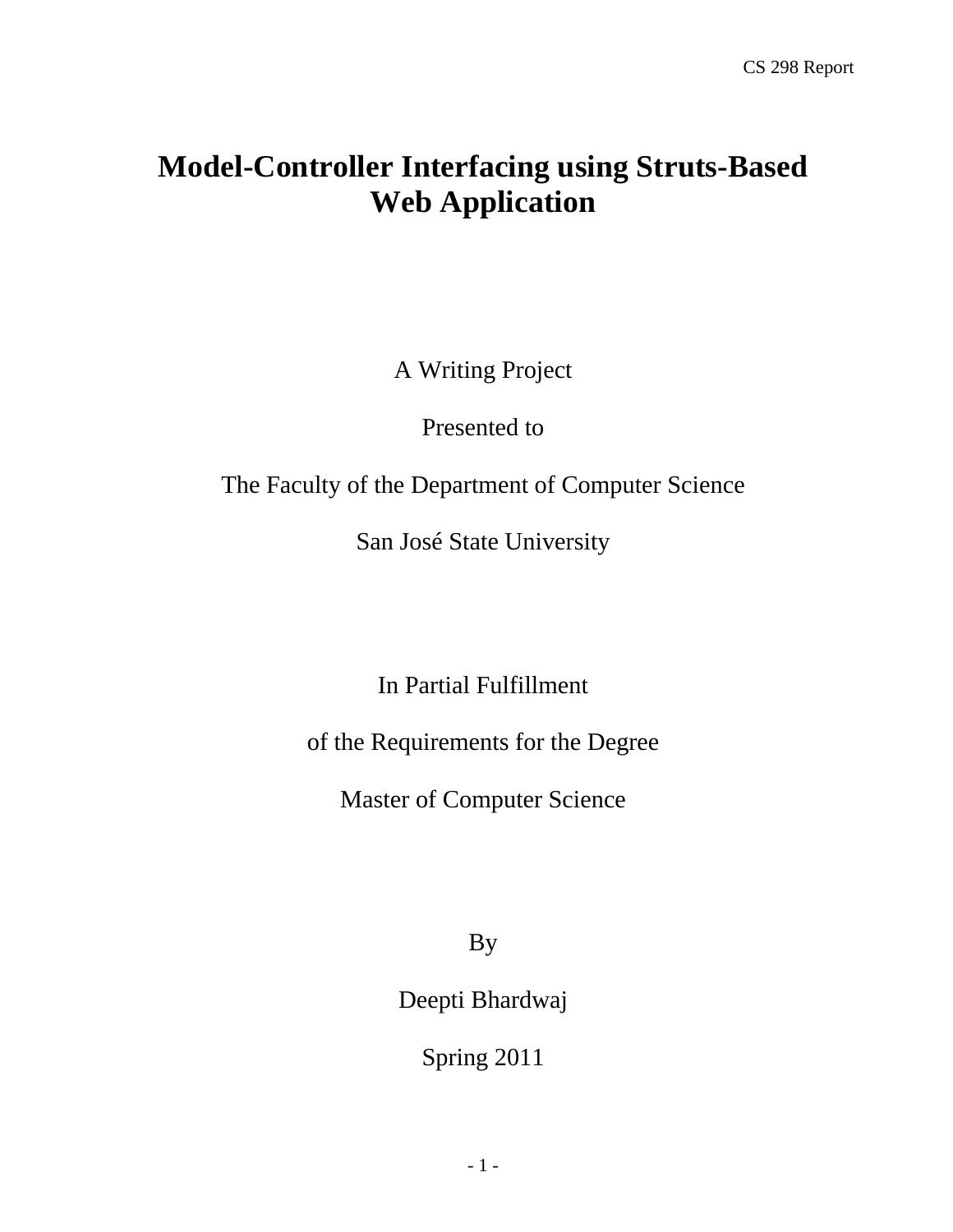# ©2011

# Deepti Bhardwaj

## ALL RIGHTS RESERVED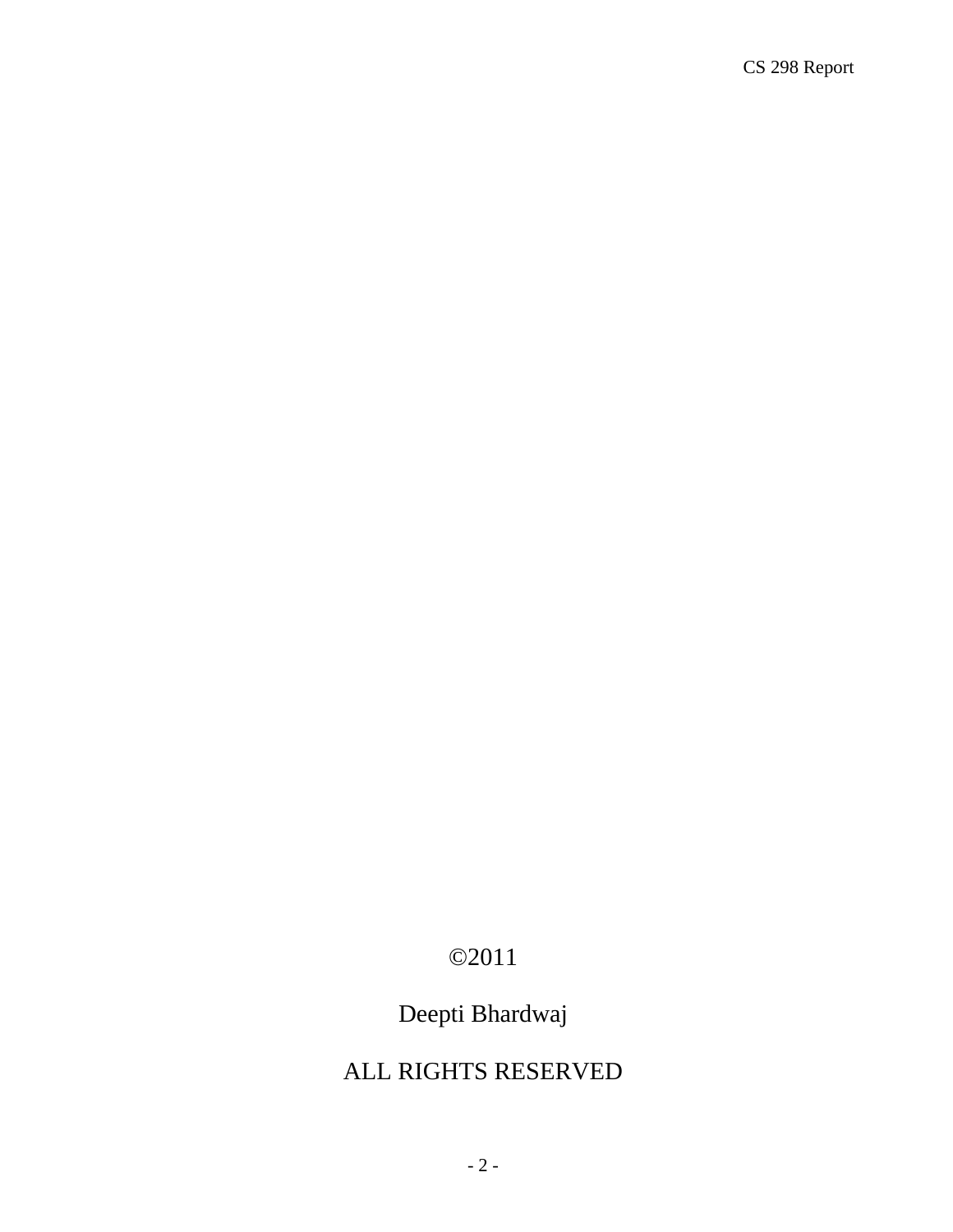# SAN JOSÉ STATE UNIVERSITY

The Undersigned Thesis Committee Approves the Thesis Titled

# Model-Controller Interfacing using Struts-Based Web Application

By Deepti Bhardwaj

## APPROVED FOR THE DEPARTMENT OF COMPUTER SCIENCE

| Dr. Chris Pollett, Department of Computer Science | 05/17/2011 |
|---------------------------------------------------|------------|
| Dr. Robert Chun, Department of Computer Science   | 05/17/2011 |
| Dr. Agustin Araya, Department of Computer Science | 05/17/2011 |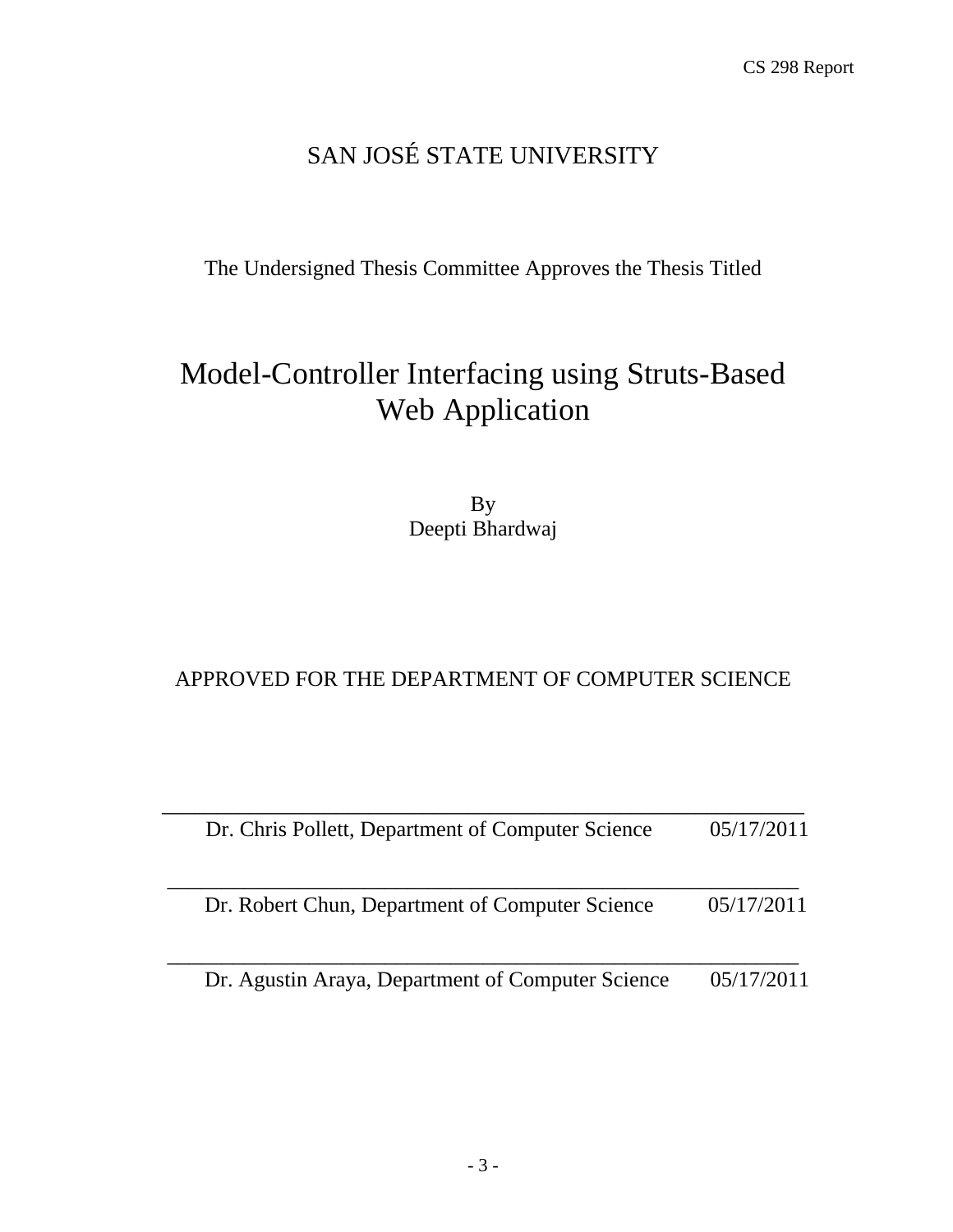## **ABSTRACT**

"Model-Controller Interfacing using Struts-Based Web Application" is an IDE, named as StrutsHib IDE, for interfacing the model and controller of a MVC architecture based applications. It is developed using Java based technologies such as Struts framework, Hibernate and jQuery. The StrutsHib IDE maximizes the programmer productivity and is available across the network. It offers features which makes the creation of the model and controller component of MVC effortless and time effective. Moreover, it automates the process of database creation for a web application which means the user does not have to be a database expert when dealing with databases. Finally, StrutsHib IDE takes all the advantages of a web based application and provides lot of flexibility to the users.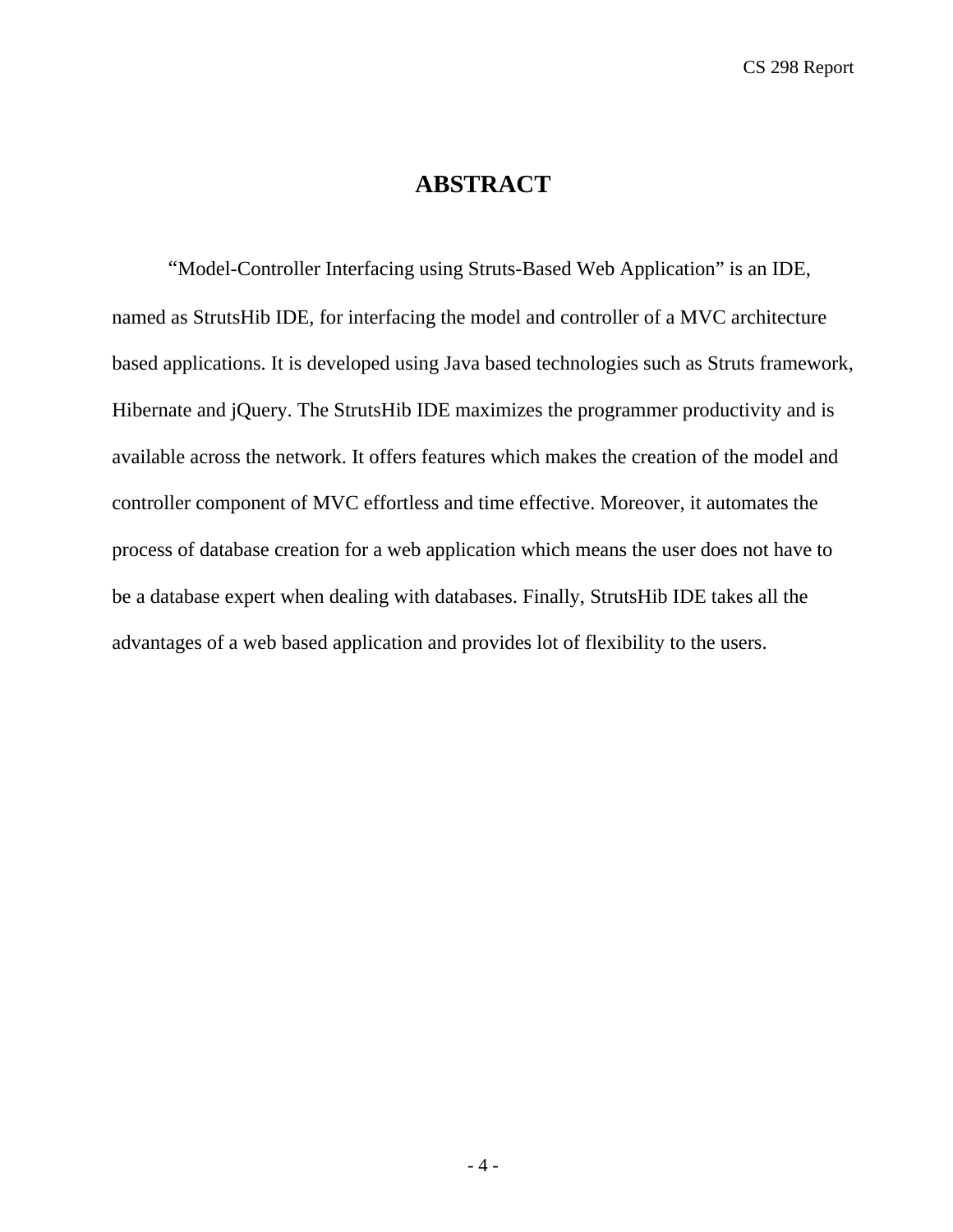## **ACKNOWLEDGEMENTS**

I would like to take the opportunity to thank my advisor, Dr. Chris Pollett, for providing his constant guidance and support throughout this project. I appreciate my committee members, Dr. Robert Chun and Dr. Agustin Araya, for their time and suggestions.

I would also like to thank my classmates Tejasvi, Swathi and Sugi for their support and feedback during my project.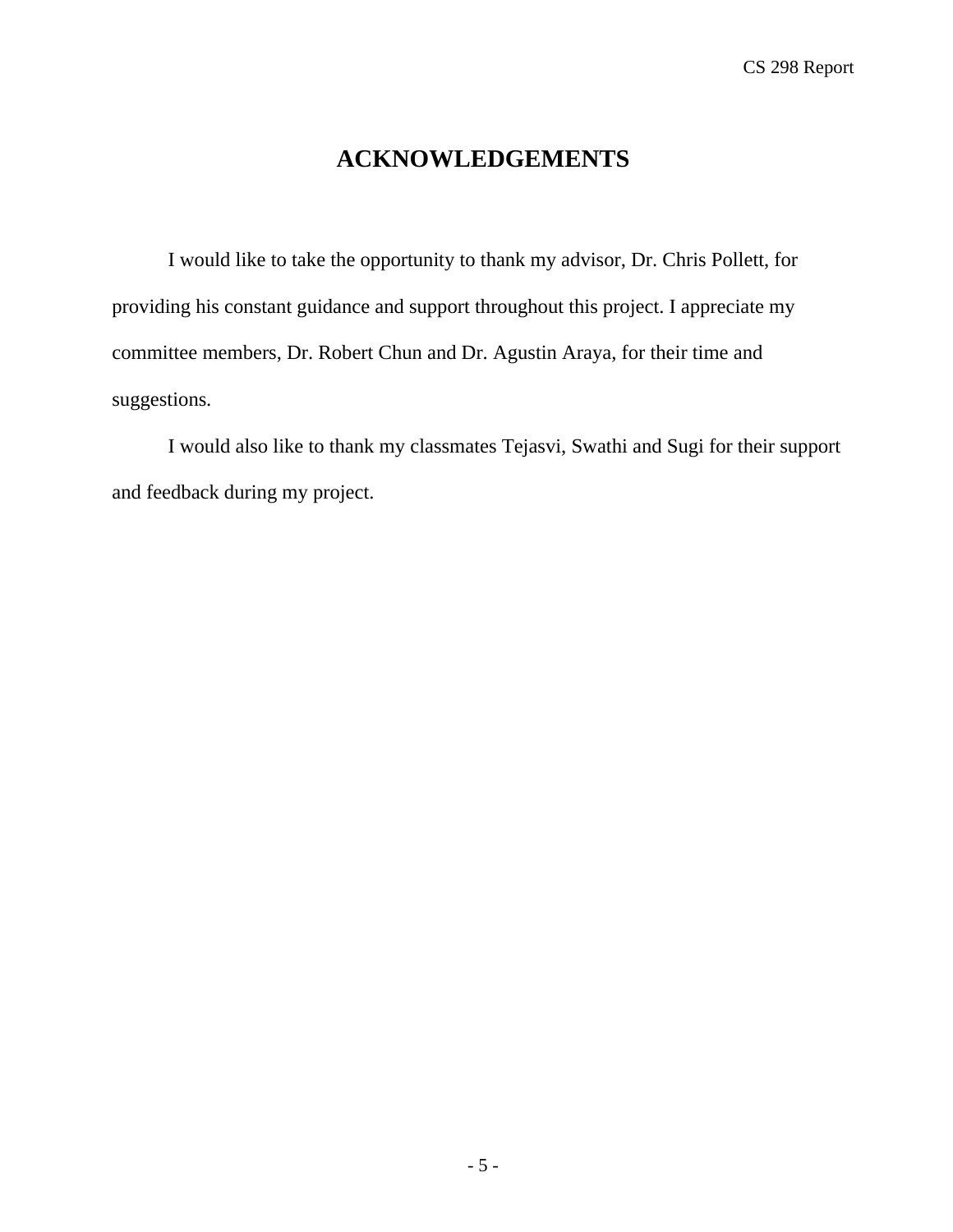# **Table of Contents**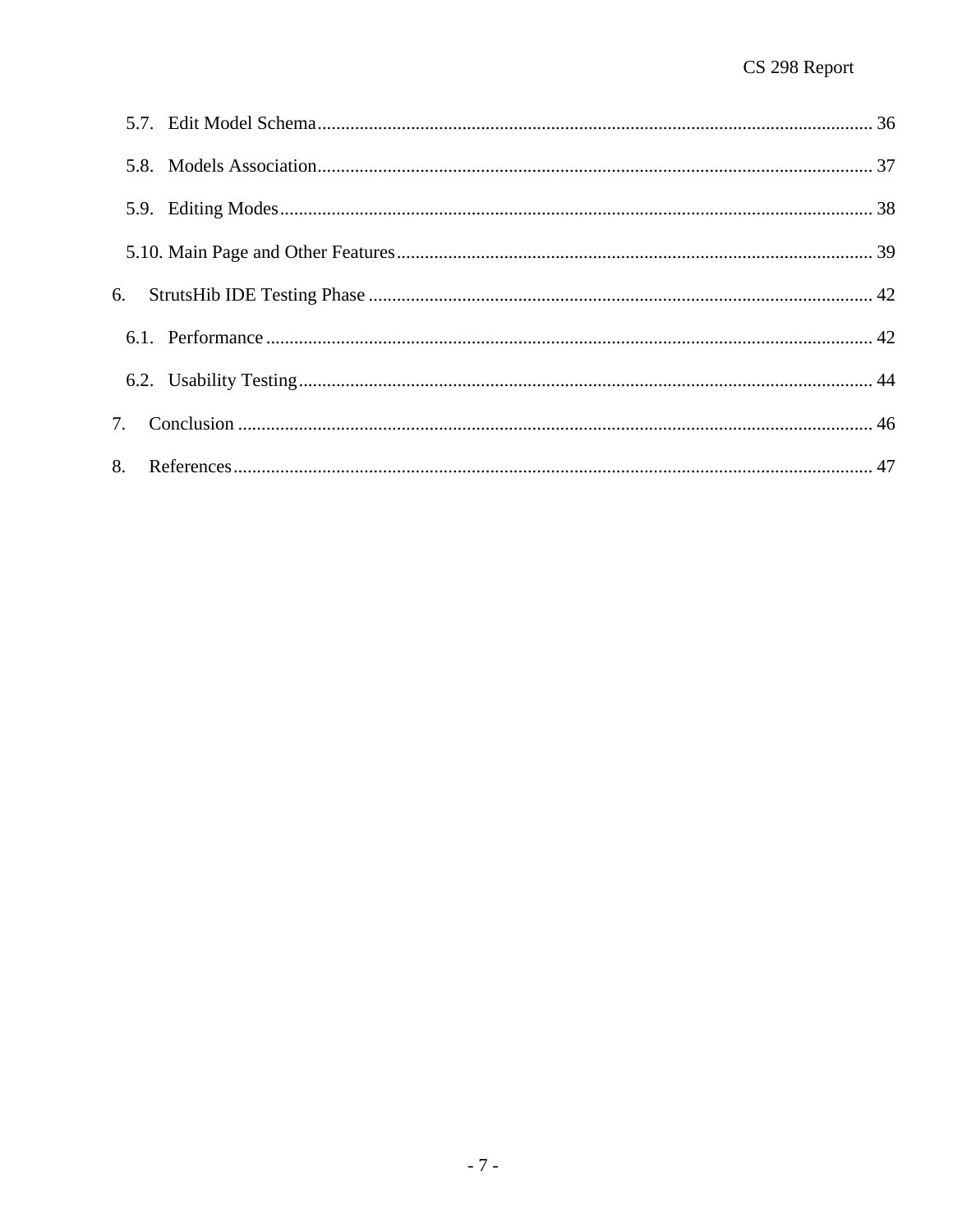# **Table of Figures**

| Figure 2. On submit without file nam einput, error message is displayed  17 |
|-----------------------------------------------------------------------------|
|                                                                             |
|                                                                             |
|                                                                             |
|                                                                             |
|                                                                             |
|                                                                             |
|                                                                             |
|                                                                             |
|                                                                             |
|                                                                             |
|                                                                             |
|                                                                             |
|                                                                             |
|                                                                             |
|                                                                             |
|                                                                             |
|                                                                             |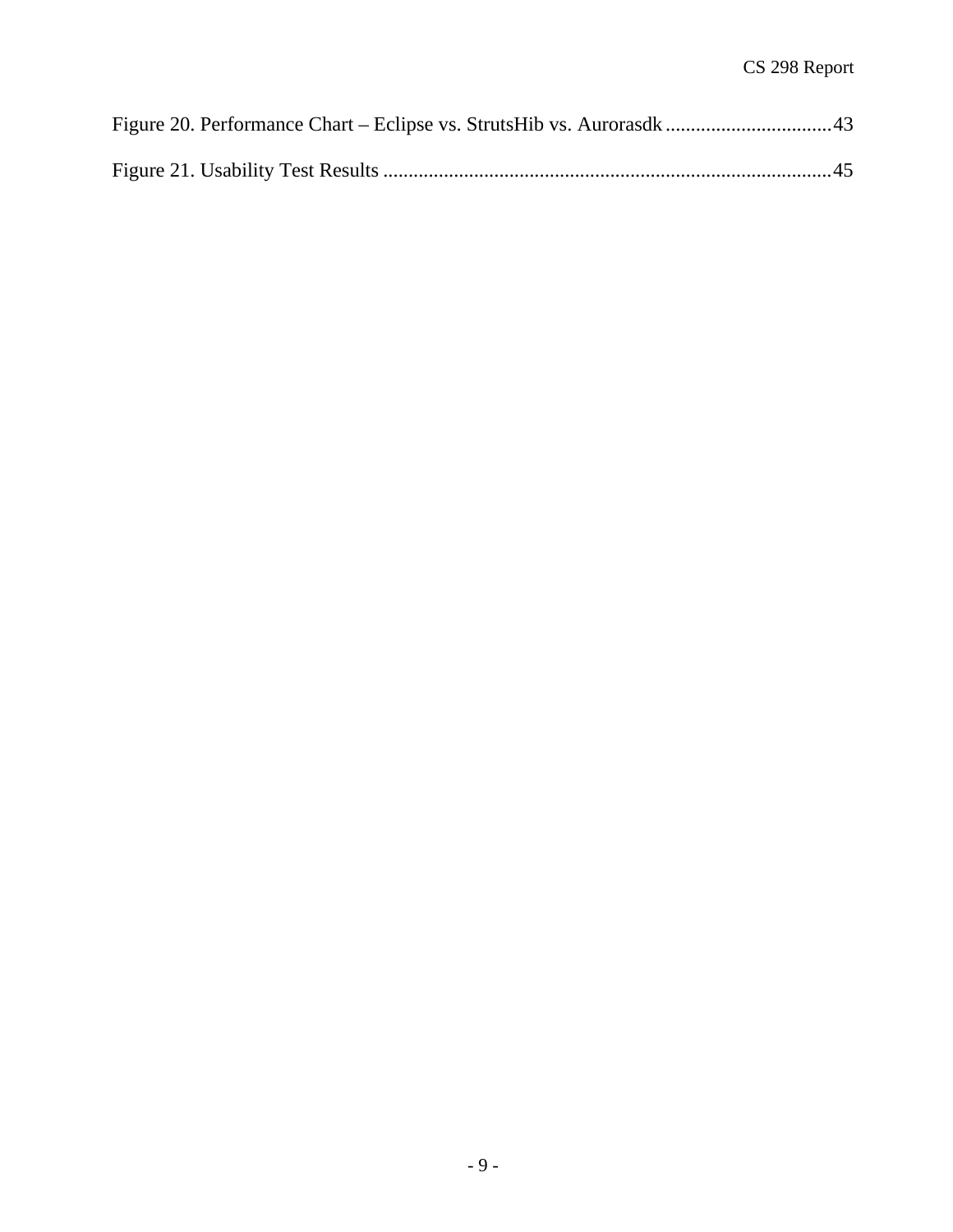## <span id="page-9-0"></span>**1. Introduction**

There are number of Integrated Development Environments (IDE) available on the market, for example: JDeveloper, JCreator, NetBeans and Eclipse which provide the environment to develop Java based applications. However, these IDEs are desktop-based applications. Moreover, users have to make sure that these IDEs are properly installed and configured in their machine before start using them, which takes significant amount of effort and time. Even using a properly installed IDE takes time to load. In addition, the user has to take the hassle of managing his project workspace himself; and he can lose the work if his workspace accidentally gets corrupted.

A web-based Integrated Development Environment (IDE) provides the user the ability to build an application quickly without doing much of hand-coding. The client only needs a web browser and an internet connection. The client browser downloads the IDE from the server which enables the client to access prior code saved in the database or create new projects. A web-based IDE overcomes the inconvenience involved in installing and configuring the standard desktop-based IDEs. The most exciting benefit of using a webbased IDE is that, with so many new PDAs and smart phones which support Java and Ajax technologies on the market, programming tasks can be performed anywhere, anytime, and even while traveling.

 Some of the web-based IDEs currently available are Mozilla Skywriter or Bespin [10], and Aurorasdk IDE [3]. Bespin is developed by Mozilla Labs and provides a webbased interface for developing applications in HTML, JavaScript and CSS. It is still not in

 $-10-$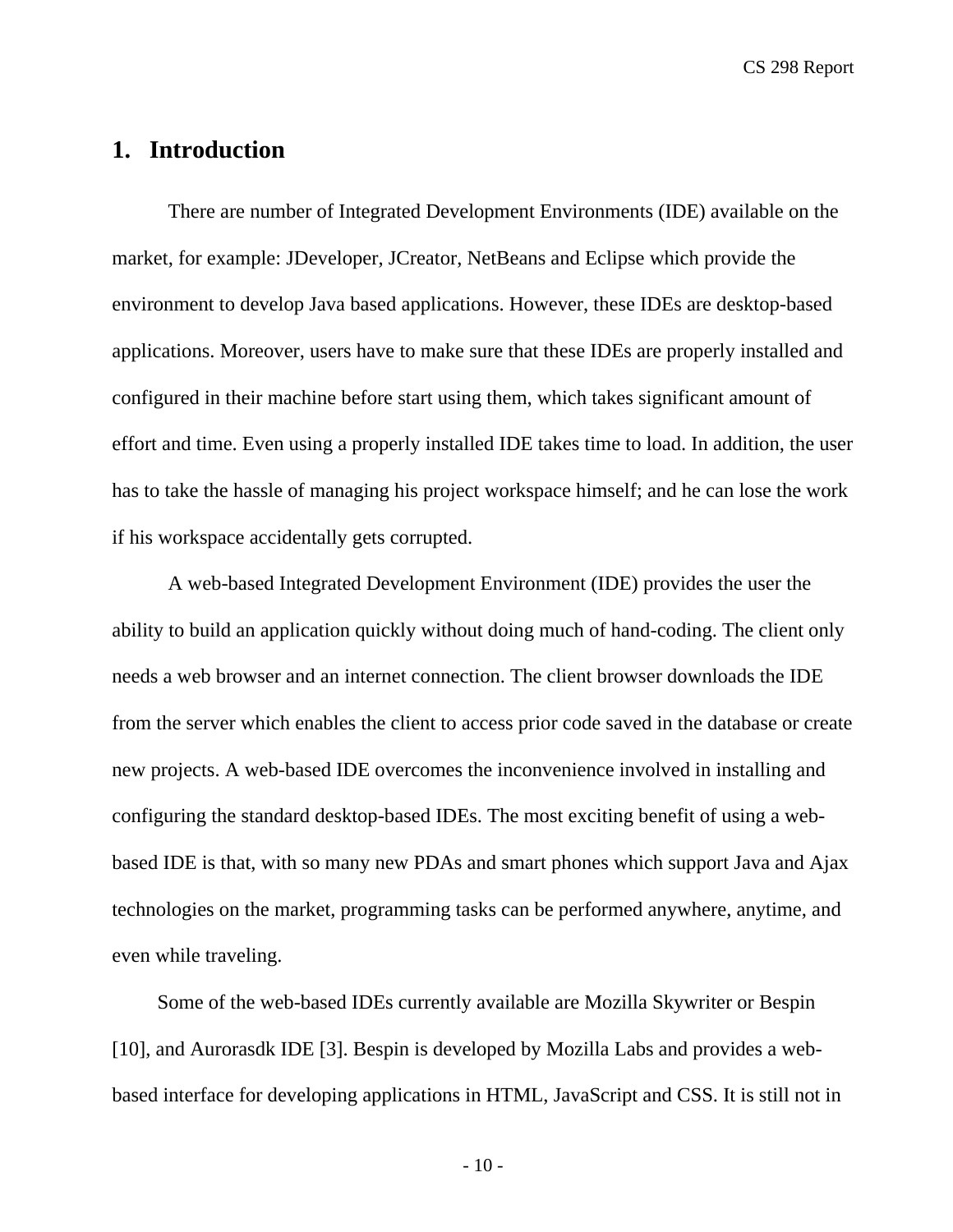a mature phase and it has some limitations; such as it only has support for the Mozilla Firefox browser. On the other hand, Aurorasdk is a web-based IDE for Java application inspired by the desktop-based Eclipse IDE. The architecture and features of Aurorasdk IDE are discussed in detail later in this report under Section 2.2. Including Bespin and Aurorasdk, all the other web-based IDE provide just an editor for the application source code with features to help in coding. However, users still have to follow the hand coding approach to develop an application. In this project, the web-based IDE facilitates the generation of source code for the application which saves time consumed by hand coding.

 "Model-Controller Interfacing using Struts-Based Web Application" web-based IDE is a Struts application named as StrutsHib IDE. Struts provides a framework for Java Servlets and JSP applications that use Model-View-Controller (MVC) architecture. Specifically, where the Model is a business logic or business process such as Java Beans, the View is dialogs such as Java Server Pages and the Controller is a central control unit such as Java Servlets [6]. This project automates the process of developing the Struts application components. It provides a platform for the rapid development of Model-View-Controller (MVC) architecture based applications.

For this project, I was responsible for implementing the model and controller components of the web-based IDE. Tejasvi Palvai, another Computer Science graduate student, implemented the view component [15].

StrutsHib IDE provides an easy and convenient way to create a model component for MVC architecture based applications. It also helps the user to interface and integrate the model and controller components of a web application. Using StrutsHib IDE, developers

- 11 -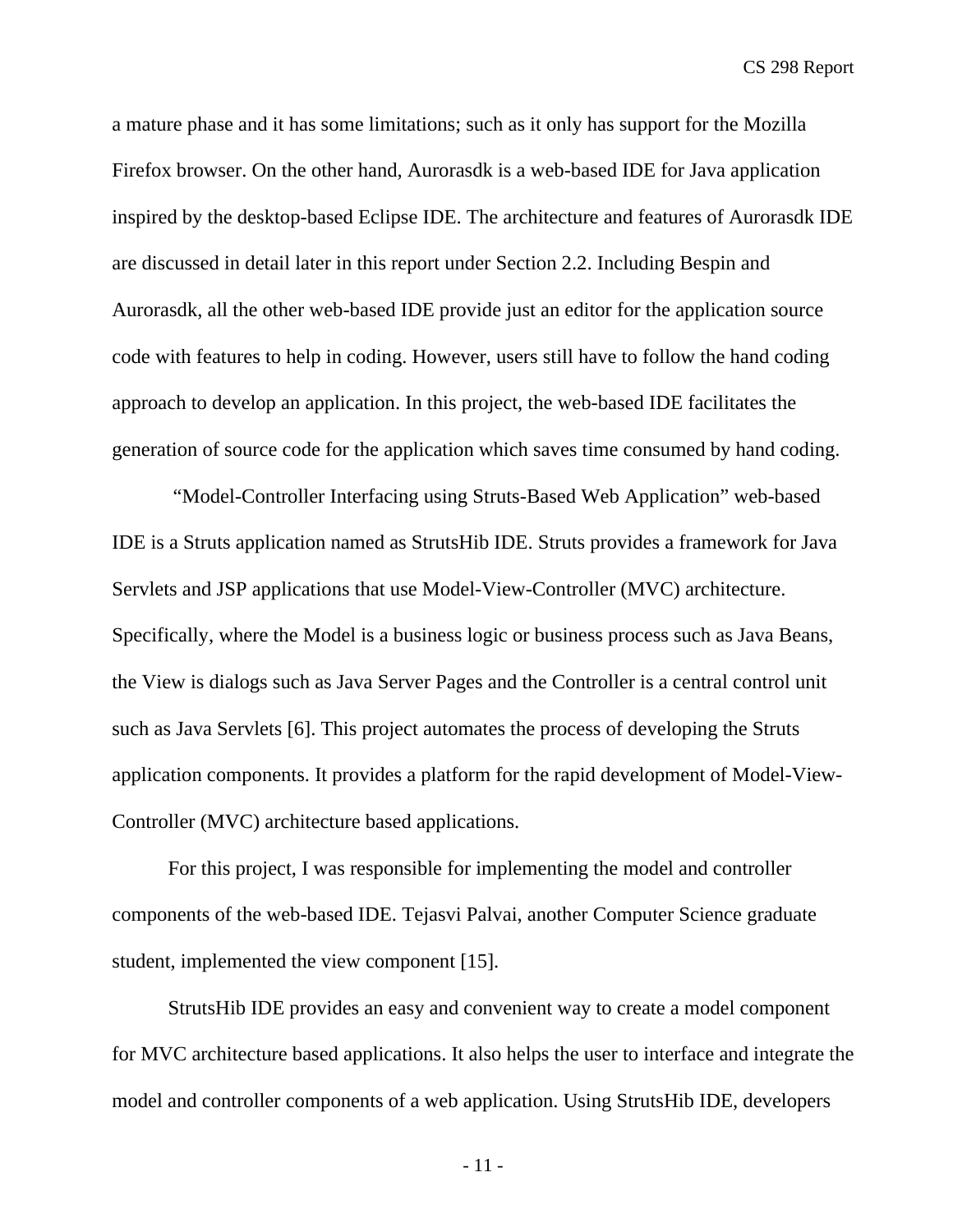can map the client or browser requests to an appropriate action, which implements the model in the controller. All these operations can be done by just doing some clicks and drag-drop functionality provided by this web-based IDE.

Using StrutsHib IDE, the user does not need to have a good knowledge of SQL queries for the creation of relational databases. The user can create database tables with the interface provided and StrutsHib IDE can perform the necessary queries in the background to create the exact structure on the database server. It also provides a functionality to drag the model object and drop onto one of the controller methods for interfacing. This StrutsHib web-based IDE saves the time involved in hand writing the code for connecting the controller and model components.

In this report, the technologies involved in this project are discussed in Section 2. Mostly, all the technologies used are very well accepted by the developer community. The preliminary work done in order to start this project is discussed in Section 3. Section 4 of this report, kicks off the discussions about the project design and features available. Further in detail, Section 5 covers the implementation details along with the challenges faced while working on this project. As we evaluated StrutsHib IDE with some other available webbased IDEs, Section 6 shows the results of the performance and usability testing done on it. Lastly, the conclusion of the project is presented in section four.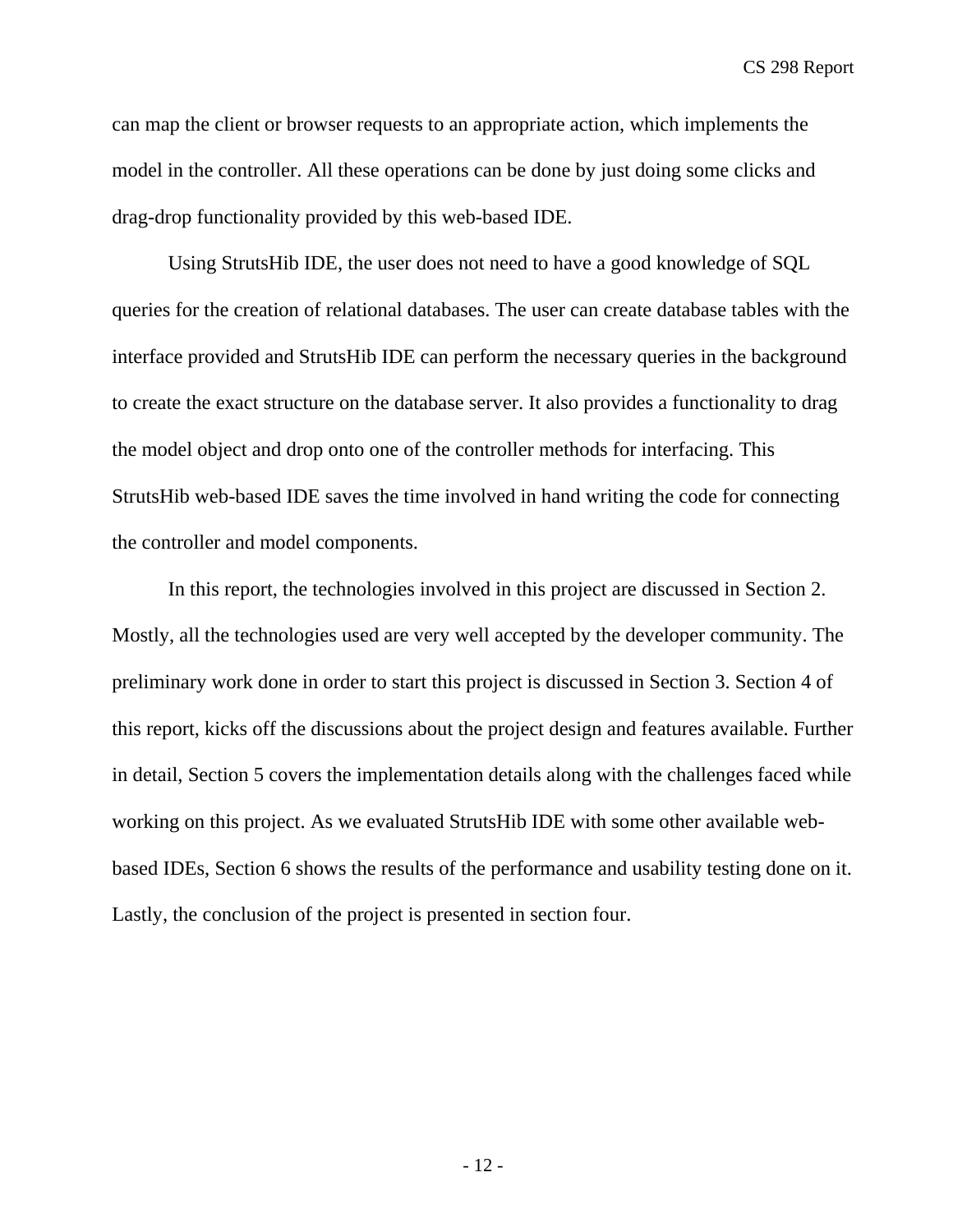## <span id="page-12-0"></span>**2. Technologies Used**

StrutsHib IDE is created using advanced Java technologies such as Struts 2.0 [6] and Hibernate framework [11]. For the client side interactivity features, we have used jQuery, a JavaScript framework [7]. While working on StrutsHib IDE, we came across the requirement to provide a text editor to the user for editing the source code. Fortunately, an open source project CKEditor that fulfills this requirement and integrated well with our IDE [13].

#### <span id="page-12-1"></span>**2.1. Struts 2.0 Framework**

Struts provides a framework for Servlets and Java Server Pages (JSP) applications that use the Model-View-Controller (MVC) architecture where the Model is a business logic or business process, such as Java Beans, View is dialogs, such as JSP and HTML pages, and the Controller is a central control unit, such as Java Servlets [6]. We have used the Struts framework to implement our project. StrutsHib IDE provides the functionality to develop the MVC architecture based applications.

#### <span id="page-12-2"></span>**2.2. Hibernate Framework**

Hibernate is an open-source framework written in Java by the Red Hat organization [11]. It has libraries for object-relational mappings. These libraries are java classes which facilitate the interaction with the databases. Using Hibernate, the programmer can focus on the logic without worrying about the database connections and result-set handling.

The StrutsHib IDE automatically generates the Model methods using Hibernate java classes and its methods. We decided to use Hibernate to give the user the flexibility to

- 13 -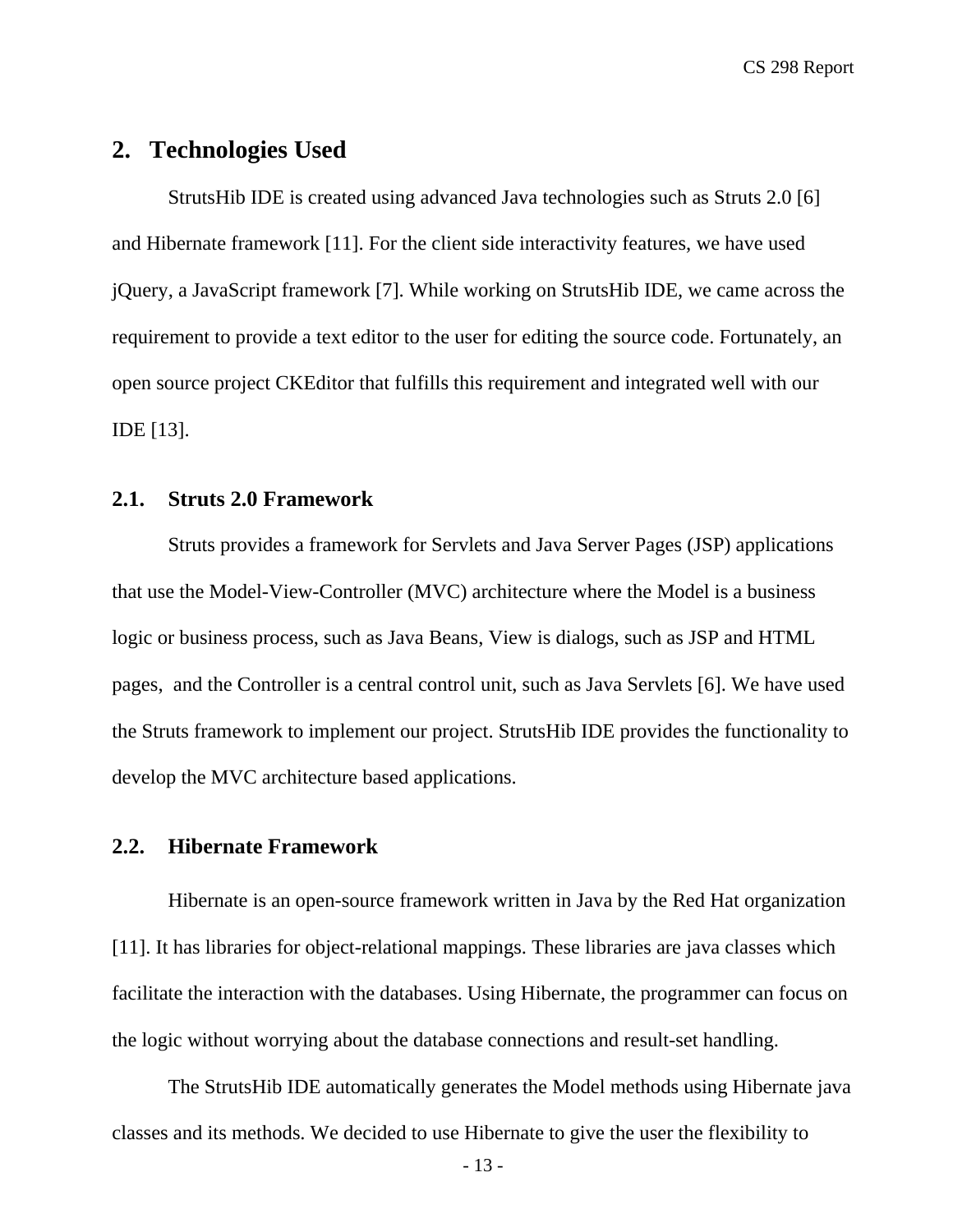select the database at any point of time while developing his project. The change in desired database on the backend only requires the configuration changes without any change in the source code or database queries.

#### <span id="page-13-0"></span>**2.3. jQuery Framework**

jQuery provides the capabilities to create [plug-ins](http://en.wikipedia.org/wiki/Plugin) on top of the JavaScript library [7]. jQuery is a fast and concise JavaScript Library that simplifies HTML document traversing, event handling, animating, and Ajax interactions for rapid web development. It contributes to the creation of powerful and dynamic web pages. We used jQuery UI 1.8.5 libraries in our project to provide drag and drop features to facilitate the development process of an application. jQuery plug-in context menu is used to implement the right-click menu options for the GUI components. These context menu options open up on right clicking on the elements- with the options related to different operations.

#### <span id="page-13-1"></span>**2.4. CKEditor**

Our StrutsHib IDE provides the edit mode in which the user can manually edit the source code of the files. These source code files can be a model, view or a controller file of a project created by a user. We have used CKEditor version 3.4, an open source rich-text editor, which allows users to easily edit their source code [13]. StrutsHib IDE has used it as a plug-in to save a file and to provide an auto-suggest feature.

### <span id="page-13-2"></span>**2.5. Firebug Debugger**

The Firebug debugger add-on for Mozilla is used to debug the HTML, CSS and JavaScript source code during the implementation. It is a powerful and free add-on feature

- 14 -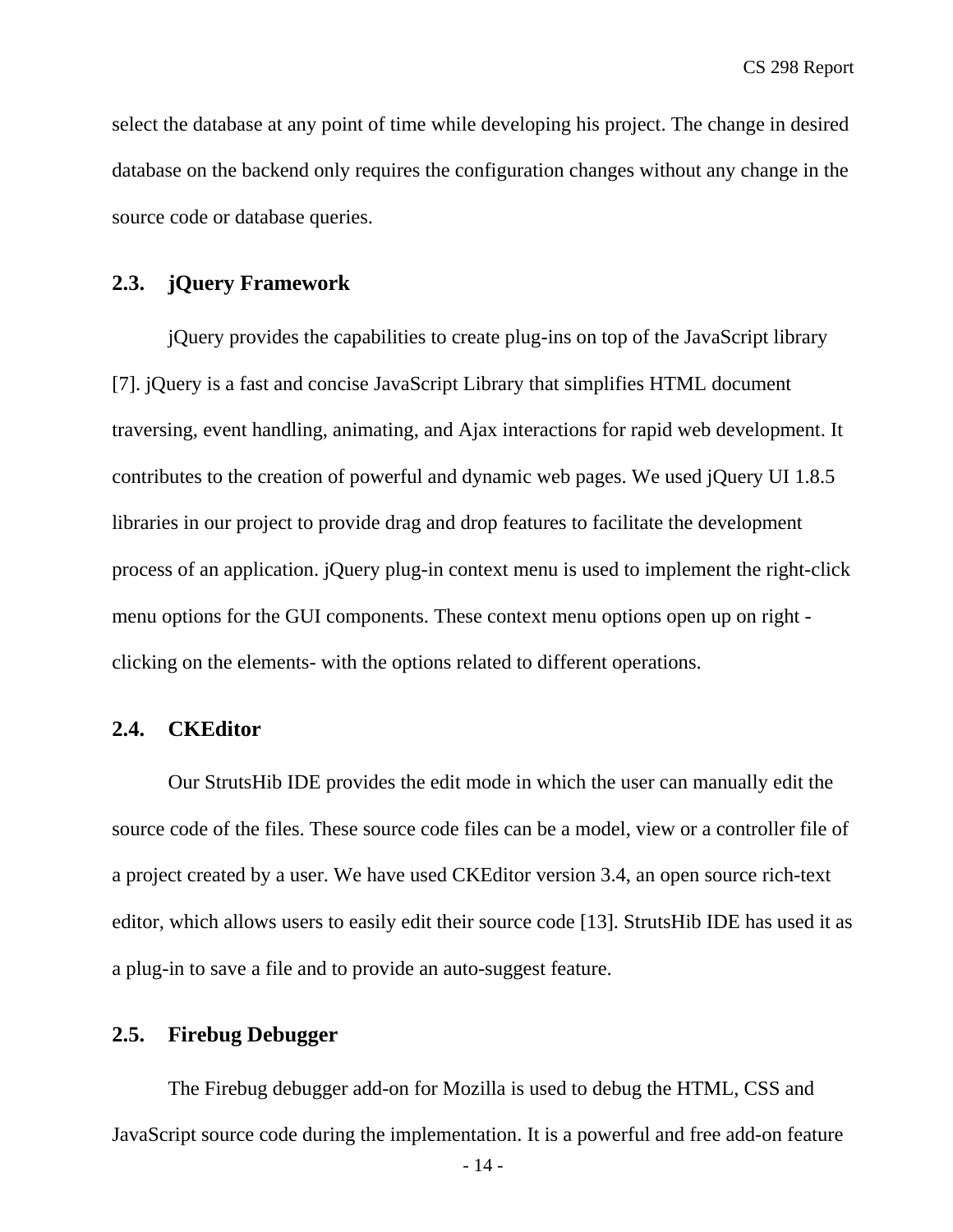for the Mozilla Firefox web-browser. The Firebug tool helps the developer to inspect the individual element of the DOM tree, along with the CSS attached to it. In our project, it is used to debug the code which helped in the rapid development of the project.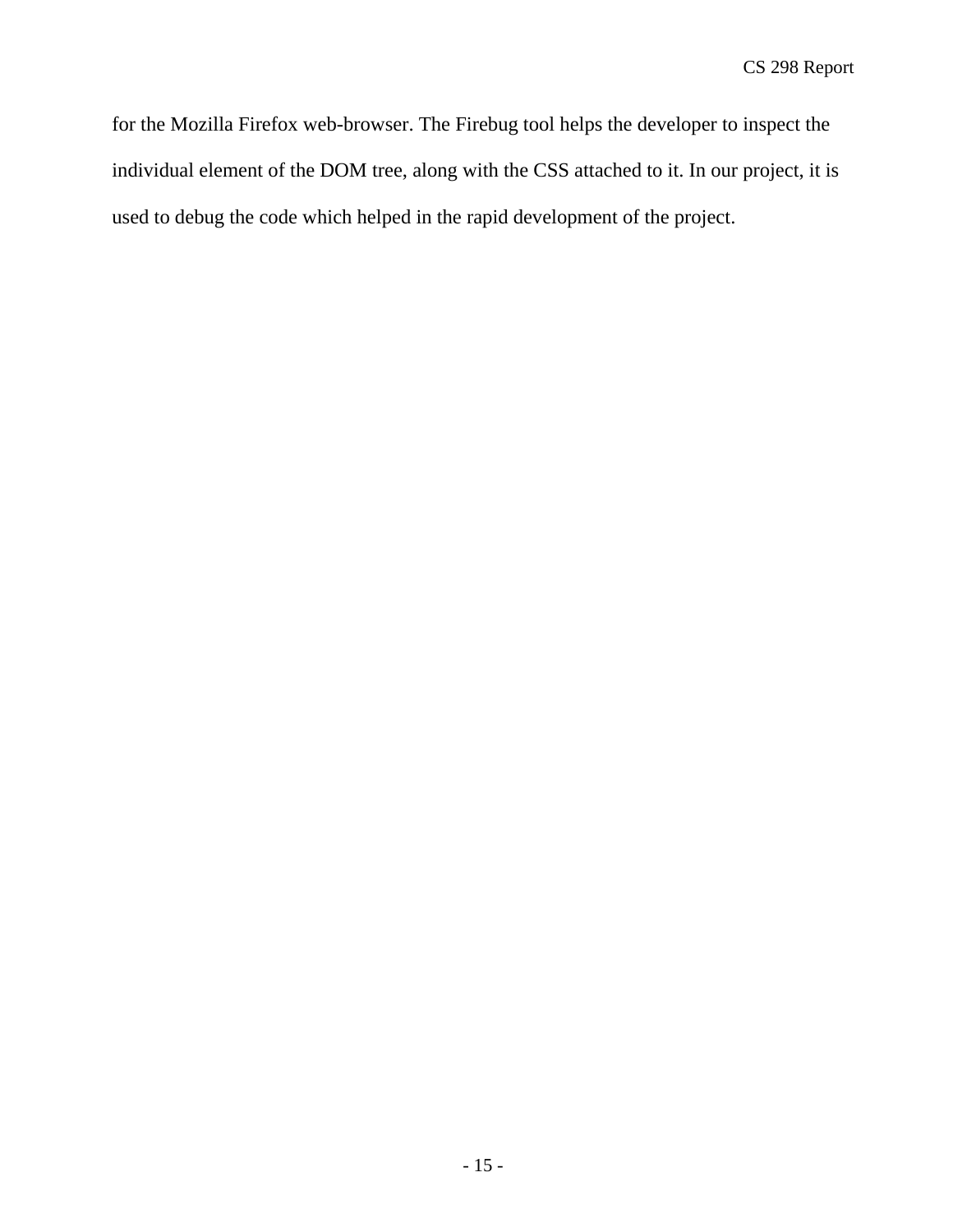## <span id="page-15-0"></span>**3. Preliminary Work**

Before starting to working on the StrutsHib IDE implementation, we studied and evaluated the Java technologies available for the web development. In this section of the report, we discuss about the different web applications developed in order to understand the frameworks used in the implementation of our StrutsHib IDE. In addition to learning the new technologies, we studied the architecture of the existing web-based IDEs. Section 3.2 discusses the architecture of the web-based IDE "Aurarasdk". These preliminary exercises proved to be a great help while working on this project.

## <span id="page-15-1"></span>**3.1. File Creation Application**

An application for creating files on the server and storing an entry into the database table is developed. The goal of this application is to implement a simple Struts-based application. Struts2.0 framework, which follows the MVC architecture, is used to design the architecture of the application. MySQL database is used on the backend to store the file details. It helped to understand the Struts framework.

In the View component of the application, Struts 2.0 tags are used to create the form elements [8]. On submit, an Ajax call is made for an action class which interacts with the model component to create the file. The action class returns ERROR in case of any validation error otherwise SUCCESS. This application provides the user an interface which takes file name and file type as inputs. On submit, an application validates the inputs and in the case of failure, displays the error on the same page. In the case of the valid inputs, it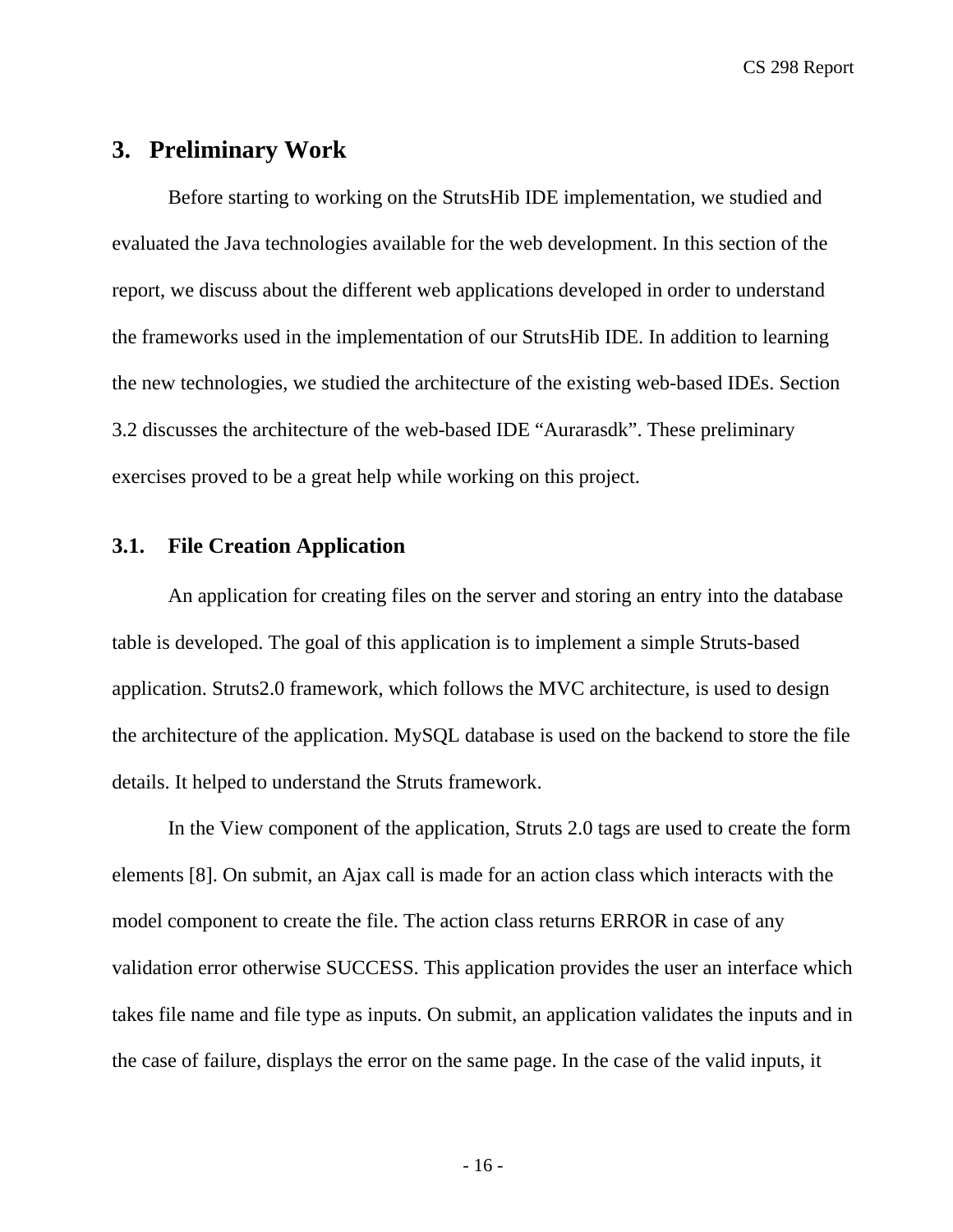creates the blank file with the name and type provided on the server. The application also inserts the information of the file created into the database table for future reference.

On request, the server looks up the action mapping in struts.xml and invokes the mapped servlet. The input form page is displayed on the client browser. On submit, an Ajax call is sent and based on the mapping in struts.xml, execute () method of the action class is called. Based on what the execute method returns, the framework determines which page needs to be called from the mapping in struts.xml.

In the case of an empty string for a file name, "*Invalid file name*" error message is displayed on the screen.

|            | Create File                                                             |
|------------|-------------------------------------------------------------------------|
| File Name: |                                                                         |
|            | <i>File Type:</i> $\vert \cdot \vert$ Please Select $\vert \cdot \vert$ |
|            | Submit                                                                  |

| Create File<br>$\bullet$ Invalid file name |                                         |
|--------------------------------------------|-----------------------------------------|
| File Name:                                 | File Type: $ -$ Please Select - $\star$ |
|                                            | Submit                                  |

<span id="page-16-0"></span>**Figure 1.** Input form for user's input **Figure 2.** On submit without file name input, error message is displayed on the same page.

For not selecting file type from the drop down, the "*Invalid file type*" error message is shown to the user. When both the input file name and file type are valid inputs, a file is created on the server and a success message, for example, "*File Created Test.jsp*" is displayed.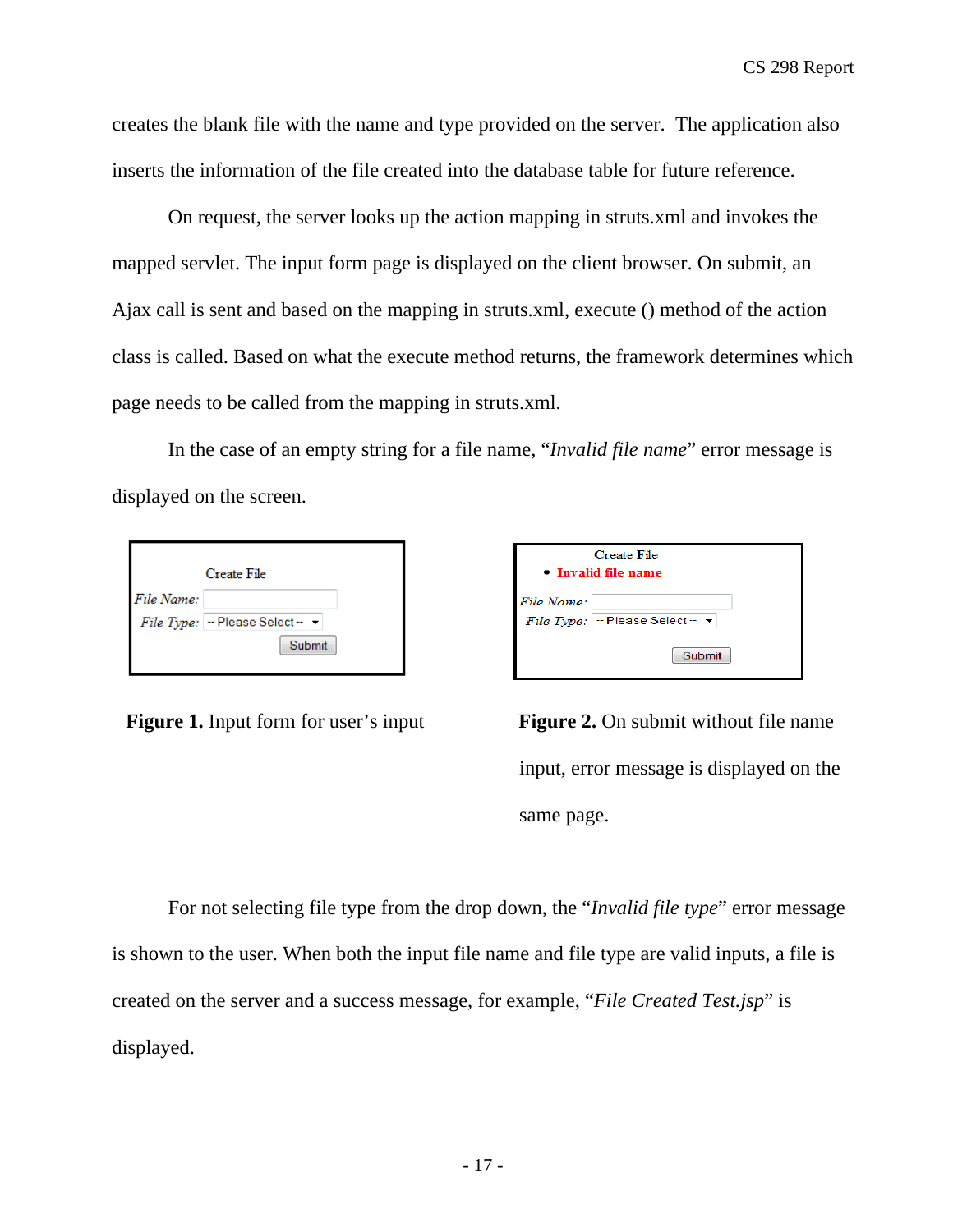|                            | Create File<br>• Invalid file type     |
|----------------------------|----------------------------------------|
| <i>File Name:</i> TestFile | File Type: $ -$ Please Select $ \star$ |
|                            | Submit                                 |

|                     | Create File |        |
|---------------------|-------------|--------|
| File Name: TestFile |             |        |
| File Type: JSP      |             |        |
|                     |             | Submit |
|                     |             |        |

**Figure 3.** On submit without selecting file's type, error message is displayed a file is created on the server. on the same page.

 The error handling techniques from this section are used during the implementation of our StrutsHib IDE. Thus, this exercise proved to be useful for our project design and implementation.

## <span id="page-17-0"></span>**3.2. Study design architecture of the web-based IDE "Aurorasdk"**

The goal is to study the architecture of the web-based IDE "Aurarasdk" [3]. Aurora SDK is an IDE for developing java based applications. The reason behind the study is to understand the architecture of this web-based IDE which helped in designing the architecture of our StrutsHib IDE. Also, the study provided the limitations of Aurara SDK limitations which we improved in our IDE.

Aurorasdk web application is mainly implemented using Google Web Toolkit (GWT), Servlet and MySQL. This project is done under the guidance of Professor Gail C. Murphy at University of British Columbia. Aurora SDK supports full syntax highlighting and full compilation of Java source codes with different plug-in compilers. Two compilers are implemented in Aurora SDK: Eclipse and JDK. It also supports auto-completion and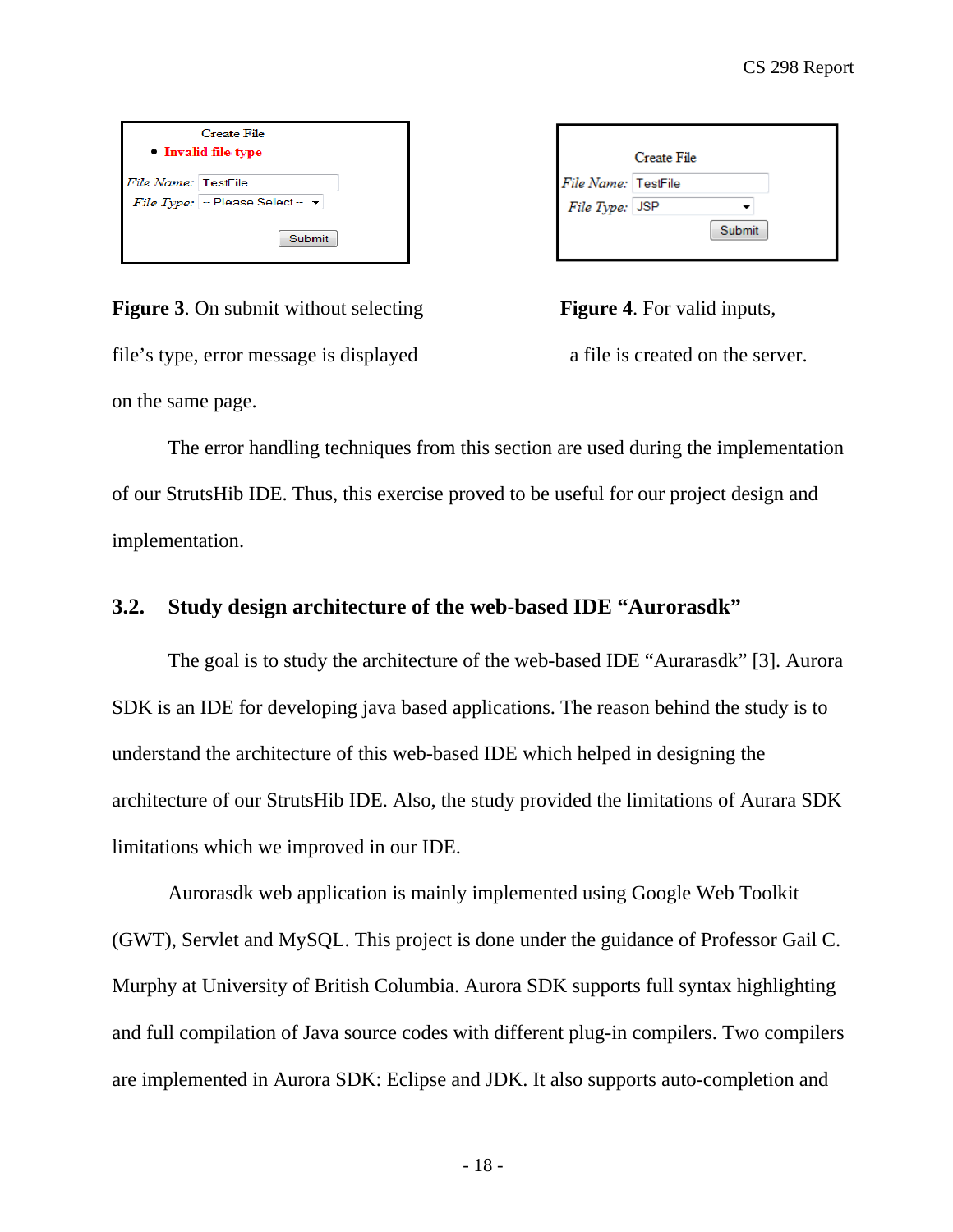provides an environment to run the compiled code. The architecture used for the IDE has the following four layers which makes the design flexible:

- Application layer
- Service layer
- Compiler layer
- Persistence layer

In the Application layer, GWT widgets are built to develop UI. In the Service layer, GWT Remote Service is used to communicate between different layers. Two compilers, Eclipses and JDK, are implemented in the Compiler layer. Aurora SDK uses MySQL database as a data store- which is in the Persistence layer. There are some issues with Aurora SDK web-based IDE which need to be addressed. It does not support concurrent compilation. The idea compilation feature breaks and generates incorrect compiled code when two users compile the files at the same time. The editor of the Aurora SDK does not work properly in Internet Explorer browser.

In future releases, Aurora SDK team plans to enhance the IDE with new features. They want to allow multiple users to work on a single project to encourage collaboration at work place. The team is planning to provide a functionality to debug the source code. In addition to Eclipse and JDK compilers, they want to plug-in more compilers.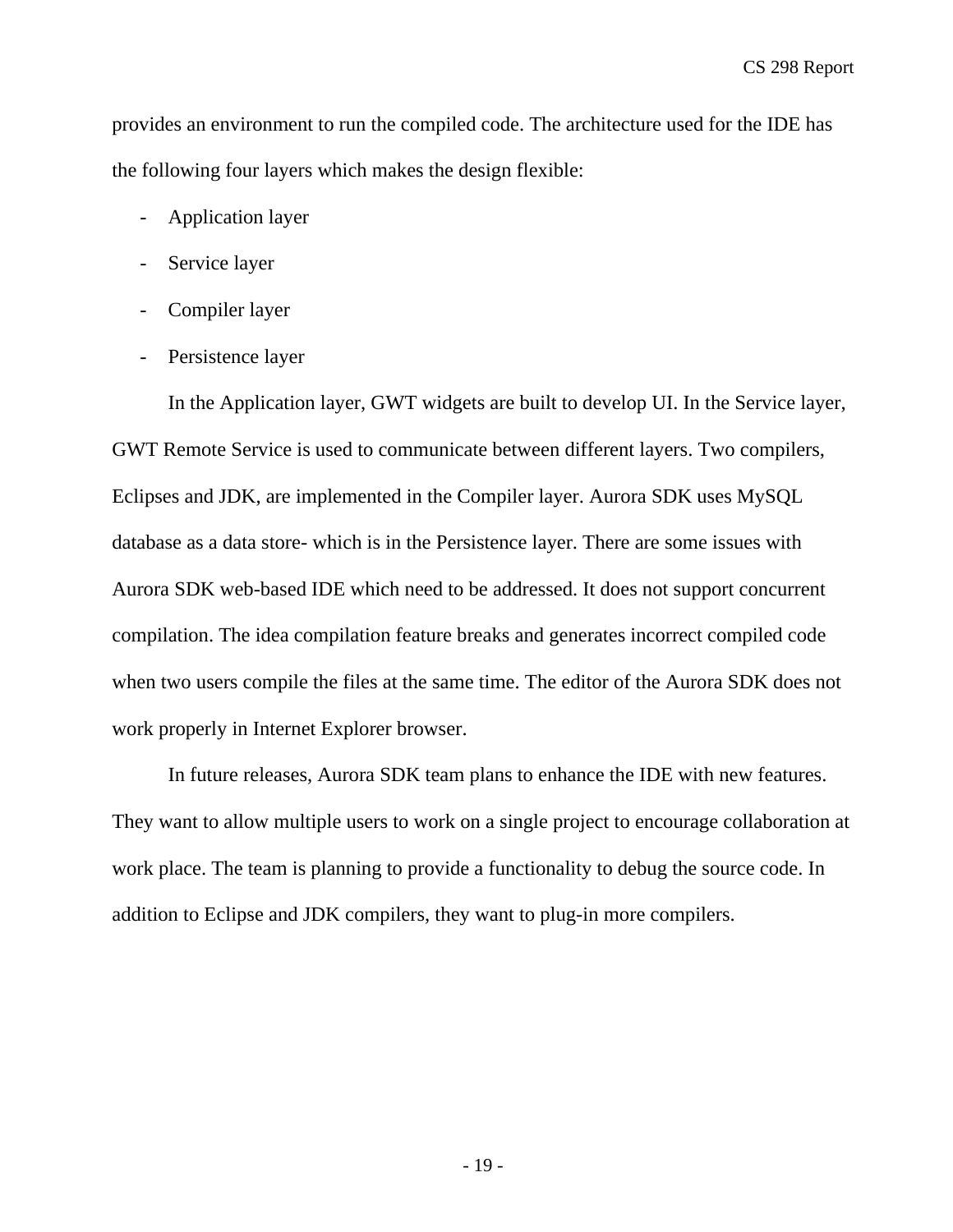| Show Run Help<br>File  |                                                                         |  |  |  |
|------------------------|-------------------------------------------------------------------------|--|--|--|
| <b>MBBGN * * * 0 m</b> |                                                                         |  |  |  |
| Package Explorer       | <b>D</b> New Editor<br>$\mathcal{A}$                                    |  |  |  |
|                        | 2. 3. 4. 5. 6. 7. 8. 9. 10. 11. 12. 13. 14. 16. 16. 17. 18. 19.         |  |  |  |
|                        | $\bullet$<br>Tasks <b>C</b> Problems <b>C</b> Console<br>Ready to roll! |  |  |  |
| · Yourlyn              |                                                                         |  |  |  |
|                        |                                                                         |  |  |  |

**Figure 3.** Aurorasdk IDE home page.

#### <span id="page-19-1"></span><span id="page-19-0"></span>**3.3. Application to create Model**

An application for creating model components is developed using HTML elements and JQuery framework. It also provides functionality to perform different operations on the model object. The animation libraries are used to build animations such as: drag and drop; drawing lines between tables; and a right-click pop-up menu. The application allows the user to add fields to the table. It has a feature for creating relationships between the tables to build a model component. The user can delete the table and rename it. The goal is to learn jQuery and develop an application using it. This application helped to visualize the implementation of the IDE component to create models. It has a menu bar to create a new table. It also has a right-click on table object and a pop-up a menu list of various operations that can be performed on the object. The application provides an option to drag the table objects within the main frame. In this application, the following two types of relationships are supported: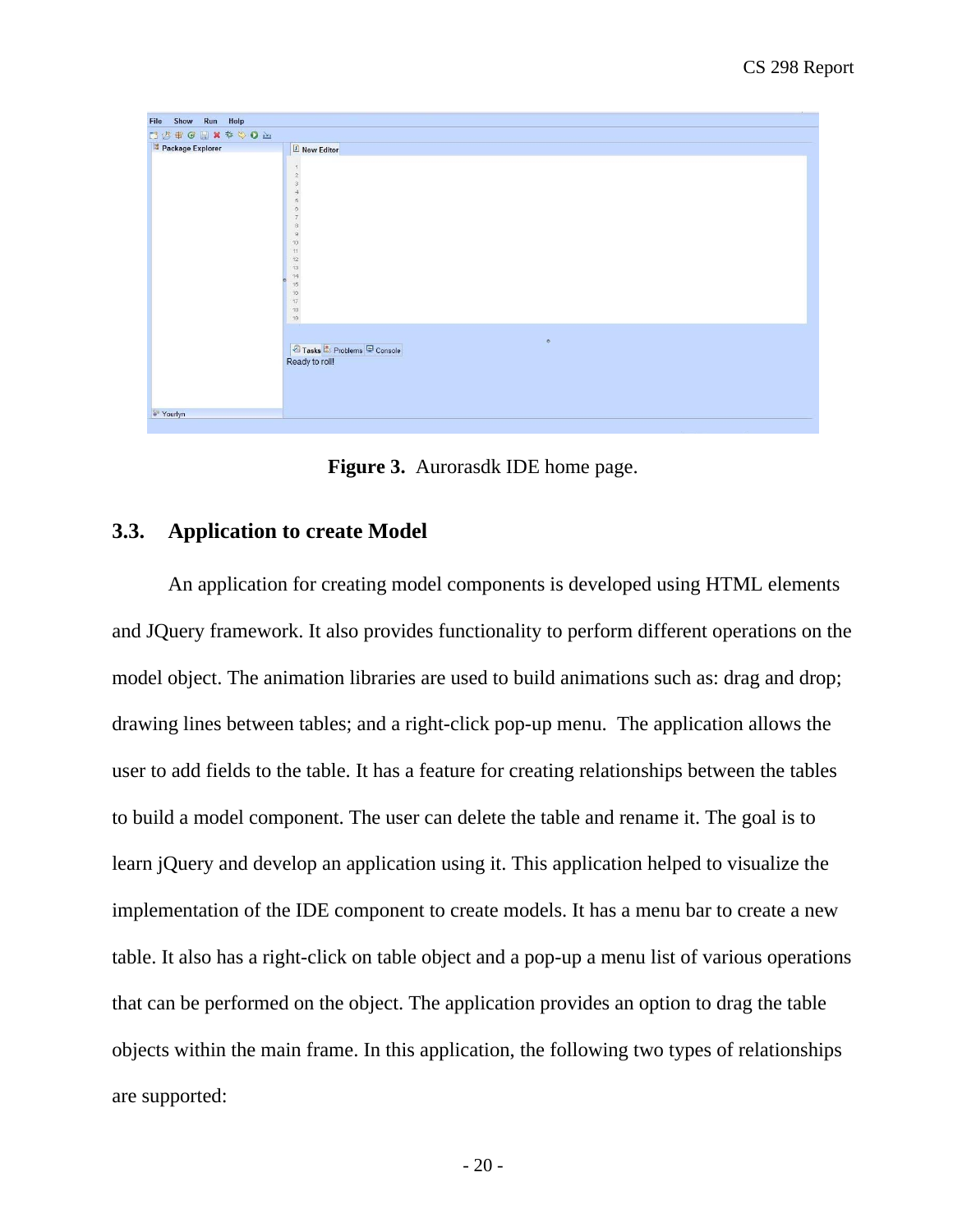- Composition: "[has a](http://en.wikipedia.org/wiki/Has-a)" relationship.
- Sub-class: "Is a" relationship.

The application uses JQuery framework for drag and drop animations. It includes the "*wz\_jsgraphics.js"* JavaScript library which is available online for drawing lines and different type of shapes. On request, the browser renders the HTML code and displays the index page. The web page has the menu on the top allows the user to create new table. When the user clicks the "New Table" link, a new table is created with default name. A menu list is displayed on right-click on the table created. The user can add new fields into the table by clicking the "Add Field" option from the pop-up menu. The "Delete" option is used to delete a particular table along with its fields. To rename the default table name, click on "Edit" and a textbox is displayed. After entering a new name, press enter and the table renames to the value entered. This application takes advantage of jQuery features by providing the dragging of the table object. The table object created has a draggable ( ) method which is called when the user drags the table. It also has a droppable ( ) method which is called when a field is dropped on it. The fields added to the table are draggable fields. They can be dragged and dropped onto another table and fields of another table. When a field is dragged a clone of that field, it is generated and dragged, instead of the original object. The below is a code snippet of draggable and droppable methods of a field object.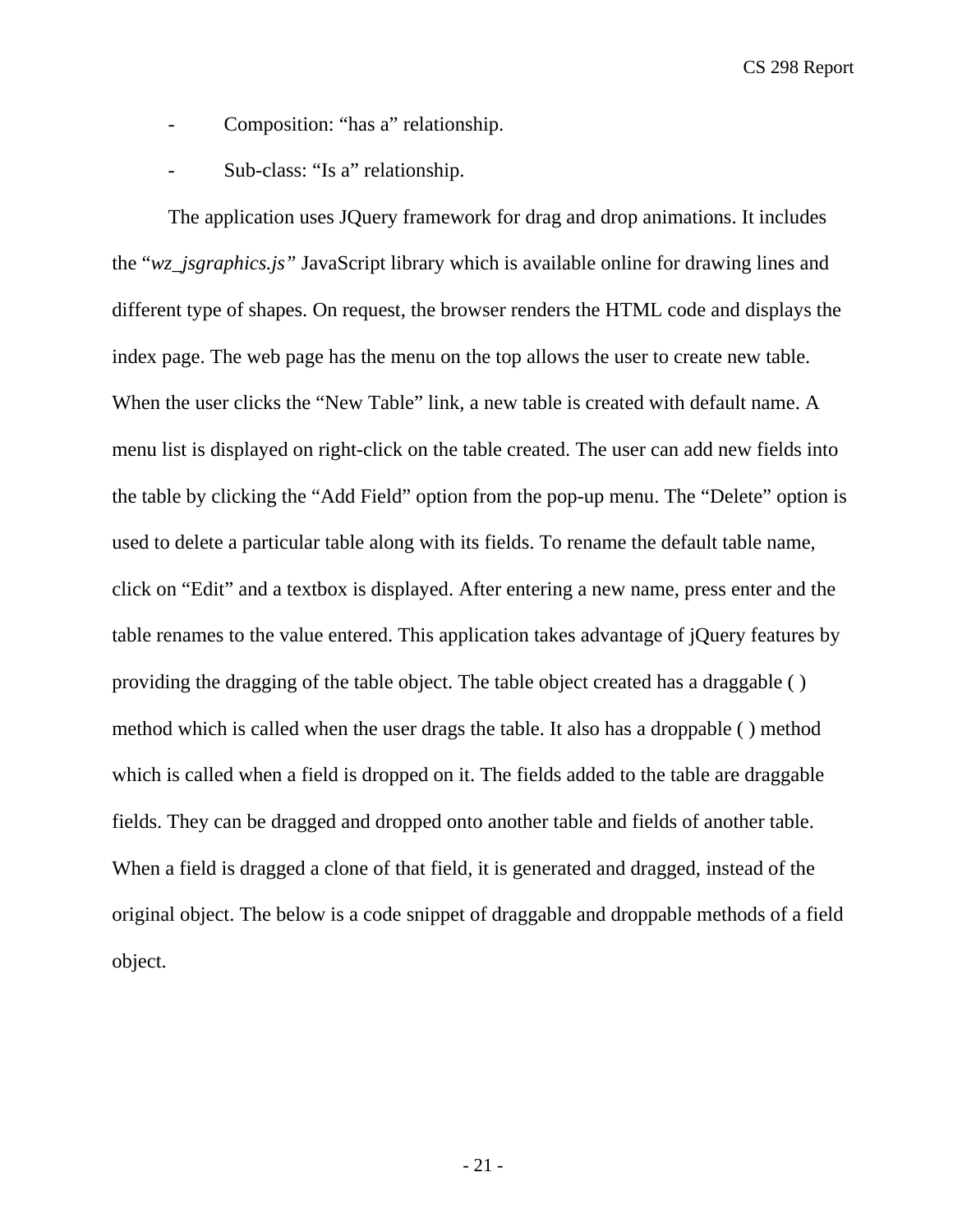\$('.attdiv').draggable ({helper:'clone'}).droppable ({ drop: function (ui, event) -7 var source =  $%$ (event.draggable).clone ().attr ("id"); var dest =  $$^{(this)}$  attr  $f''$ id"); drawLineBetweenBox (source, dest); }  $))$  ;

**Figure 4**. jQuery draggable method.

<span id="page-21-0"></span>Below are screenshots of the functionalities implemented to learn jQuery framework in detail. These experiments to develop different applications provided a great level of confidence with which to use the technology in our project.

| Table 1 |         | Table 2 |
|---------|---------|---------|
| Field 1 | field 3 | Field 2 |
| Field 4 |         | Field 3 |

<span id="page-21-1"></span>**Figure 5.** Drag and drop a clone of field from one table to another to connect two tables.

In [database design](http://en.wikipedia.org/wiki/Database_design) and [object oriented](http://en.wikipedia.org/wiki/Object_oriented) [program architecture,](http://en.wikipedia.org/wiki/Program_architecture) "has-a" is a relationship where one object is [a part](http://en.wikipedia.org/wiki/Object_composition) another object.



<span id="page-21-2"></span>**Figure 6.** Composition or "has a" relationship is denoted by a line with diamond on the tip.

"Is a" is a relationship where one class is a subclass of another class. These relationships are used to connect different tables in order to create a Model object.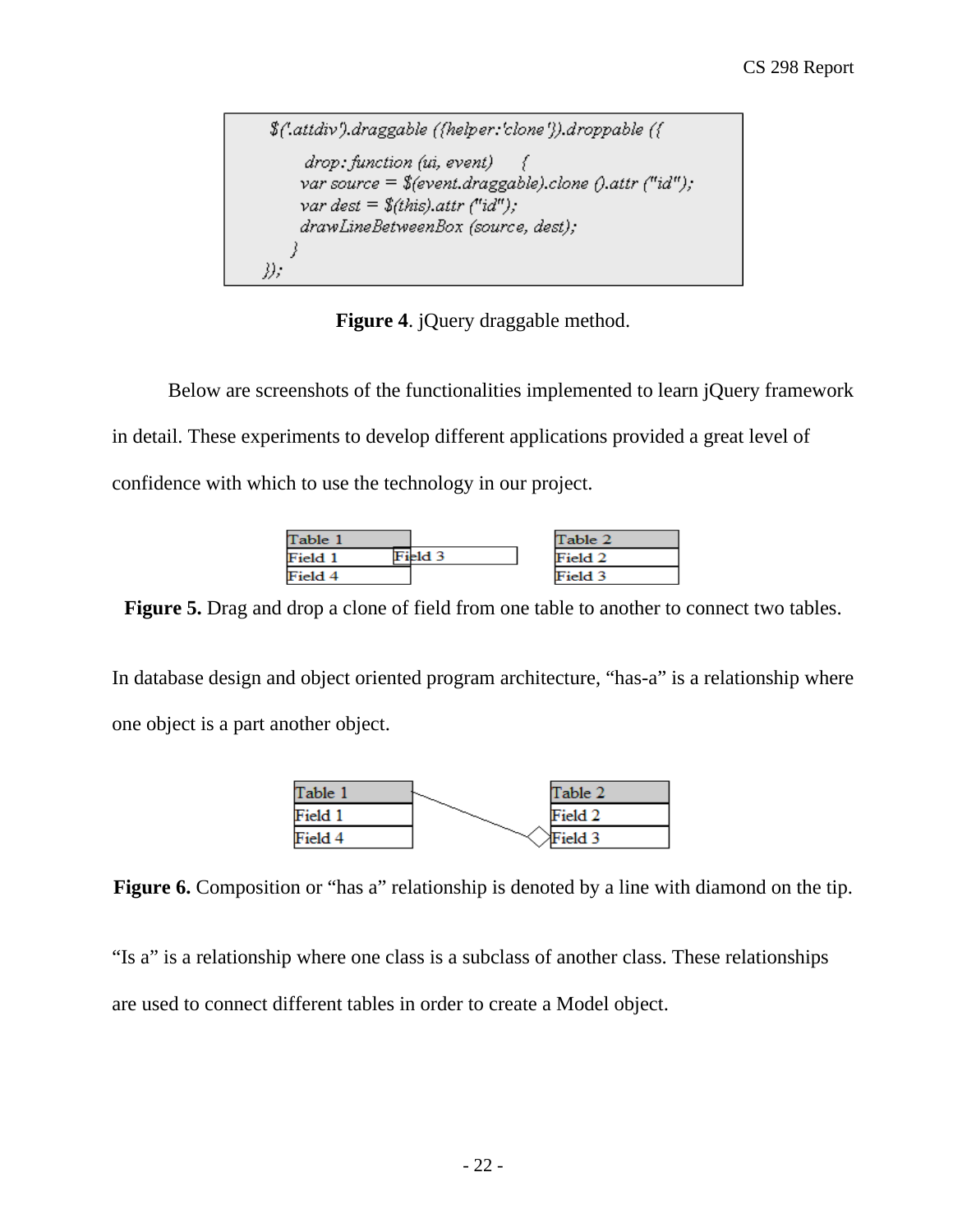

**Figure 7.** "Is a" relationship, Table 2 is a sub-class of Table 1.

<span id="page-22-1"></span>In addition to above, the application provides following functionalities to the user:

- Add new fields to the tables.
- Edit the default name of a table.
- Delete a table.



**Figure 8.** On right click; a menu is displayed with the list of actions.

<span id="page-22-2"></span> The similar functionality of drag and drag, we implemented in our StrutsHib IDE. The application done in this section saved time as we reused the code written for drag and drop; and right-clicks menu for StrutsHib IDE.

#### <span id="page-22-0"></span>**3.4. Interface Model and Controller components.**

The objective is to build an application functionality to interface the Model and Controller components. This interfacing is highly important for the MVC based applications. The Controller list is available to the user along with the all method names. The user has to create a Model object and decide to which Controller method it should be connected. Just dragging and dropping the Model object connects the Model object with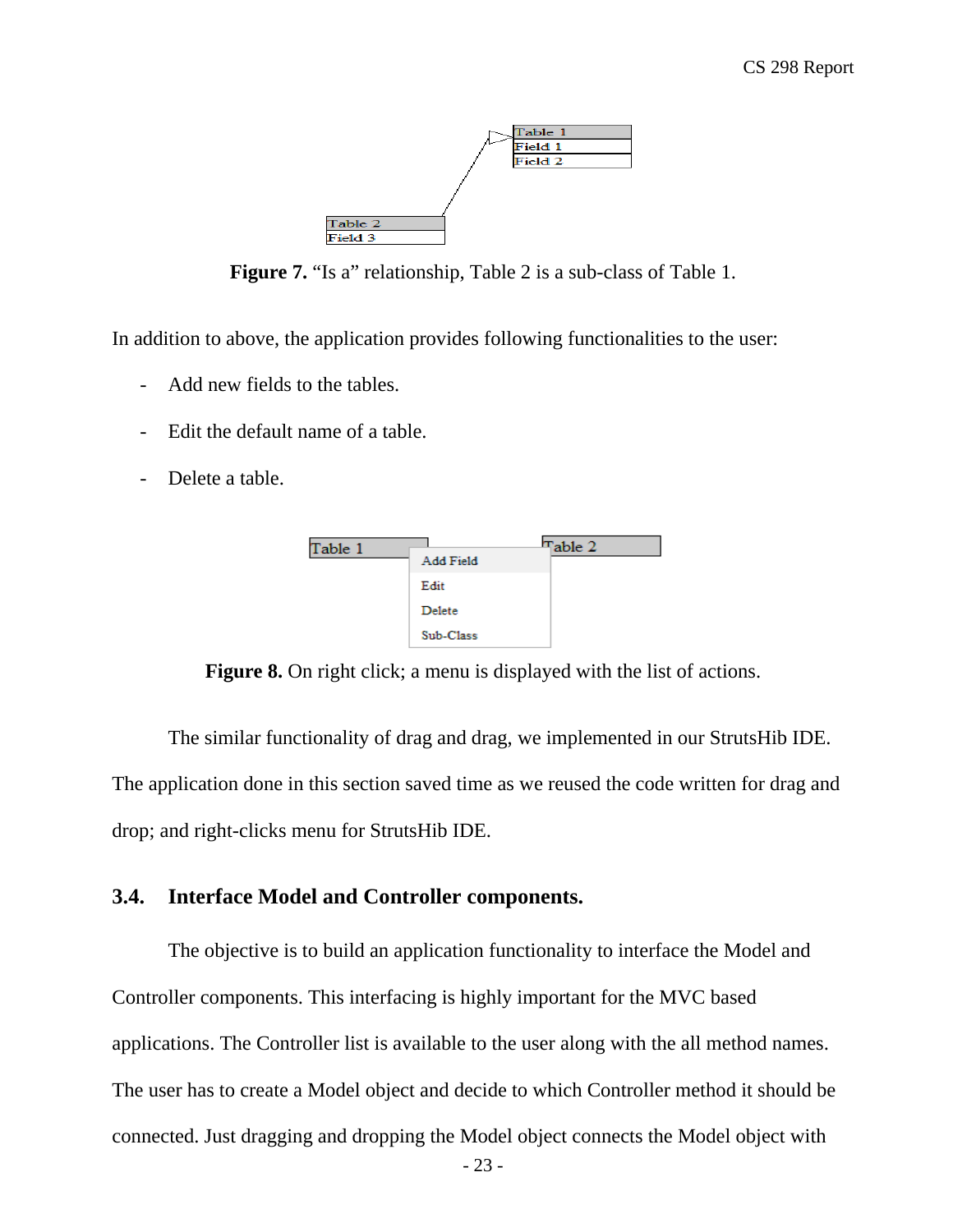the Controller. The list of Controllers on the web page can be expanded or collapsed. The menu list to display the Controllers is implemented using CSS styles. JQuery library methods are used for drag and drop functionality. An available online JavaScript library is used to implement the expand and collapse functionality. On page load, the list of Controllers is displayed to the user on the right hand panel. Initially, the list is in a collapsed state which means it just displays the names of the Controllers. When the user clicks on the expand icon, expandTree () method is called which takes the element id as input. On clicking the collapse icon, it calls collapseTree () method to collapse the list.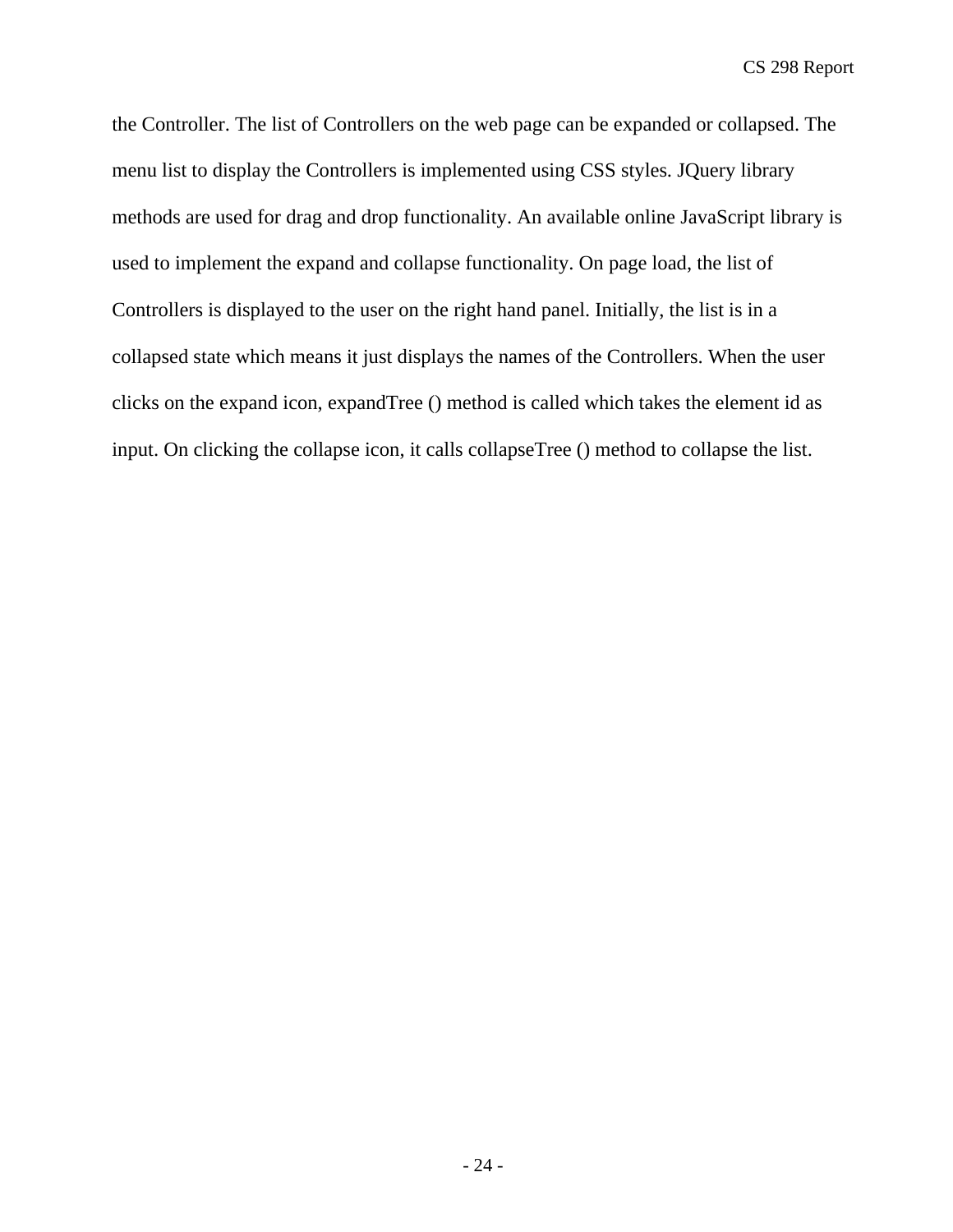## <span id="page-24-0"></span>**4. Project Design**

The objective of our project is to provide users a web-based tool which is easy to use and help them in the rapid development of applications. Users should get the flexibility to use it anywhere anytime. They should not worry about the source code files and database setup for their applications. Also, our StrutsHib IDE should provide the critical features required for developing MVC architecture based applications.

## <span id="page-24-1"></span>**4.1. Features**

The IDE provides the below mentioned features to the users for developing an application based on MVC pattern and backend driven. Some of the features StrutsHib IDE provides are: user registration; project creation; model and controller file creation; interface to edit the model schema; and associating the model and controller files. These features are related to Model and Controller interfacing, along with some common functionality and discussed in more detail below.

#### **Login Page and User Registration**

The login page is provided to authenticate the registered users. It is an entry point to the IDE where the user inputs the username and password. After authentication, the user gets the access to his previously saved projects. The user can either work on his existing projects or can create new projects to work on.

#### **Create Project**

A simplified interface is provided to the user to create projects. The IDE automatically generates the default structure for the project. The user does not have to

- 25 -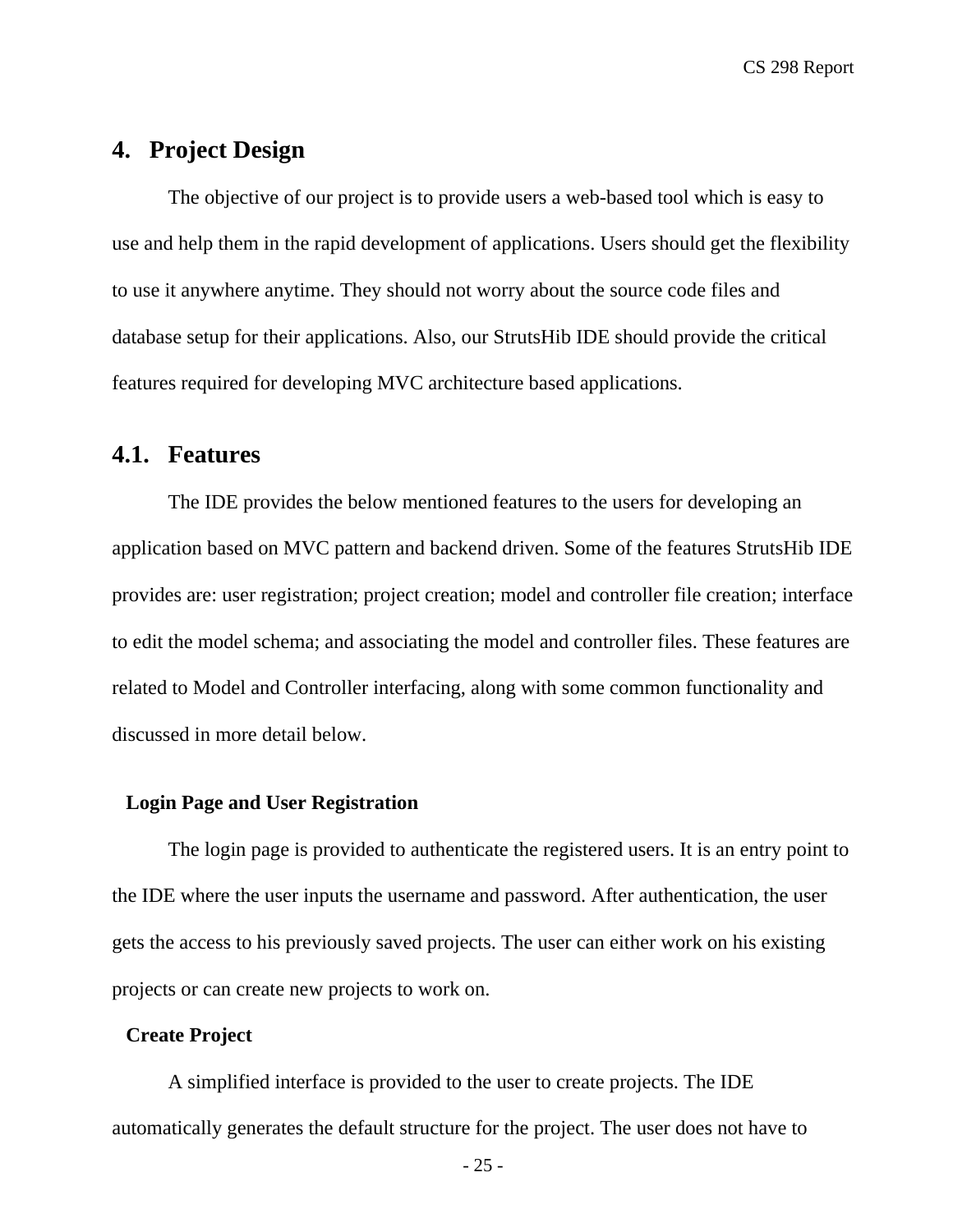concern about the default settings required between the application components and the backend database.

#### **Create Model**

The Model component of the MVC pattern is a component which interacts with the backend application or resource. On the backend, there can be any relational database. Using this web-based IDE, the user does not have to learn Structured Query Language (SQL) in order to create tables and perform different operations. Using the widget IDE provides the creation of the Model and a default schema is created inside the selected database for the user automatically. In this IDE, hibernate technology is used to connect to the database. When creating a Model, the default hibernate methods are saved in the Model file.

#### **Edit Model schema**

Our IDE provides the interface to edit the default schema generated at the time of Model creation. The user does not have to learn the SQL alter command to modify the schema of the table. The IDE eliminates the need of an administrative tool required to manage and execute any SQL query for the database tables. It not only generates the alter SQL query to modify the schema but it also executes the query to actually do the alteration.

#### **Models Association**

One of the critical features of the IDE is to link different model components of an application. There is an IDE interface available for the user to generate the linkage between models. The linking is called as an association between the models. The IDE presently supports one-to-one, many-to-one and one-to-many associations. These associations are

- 26 -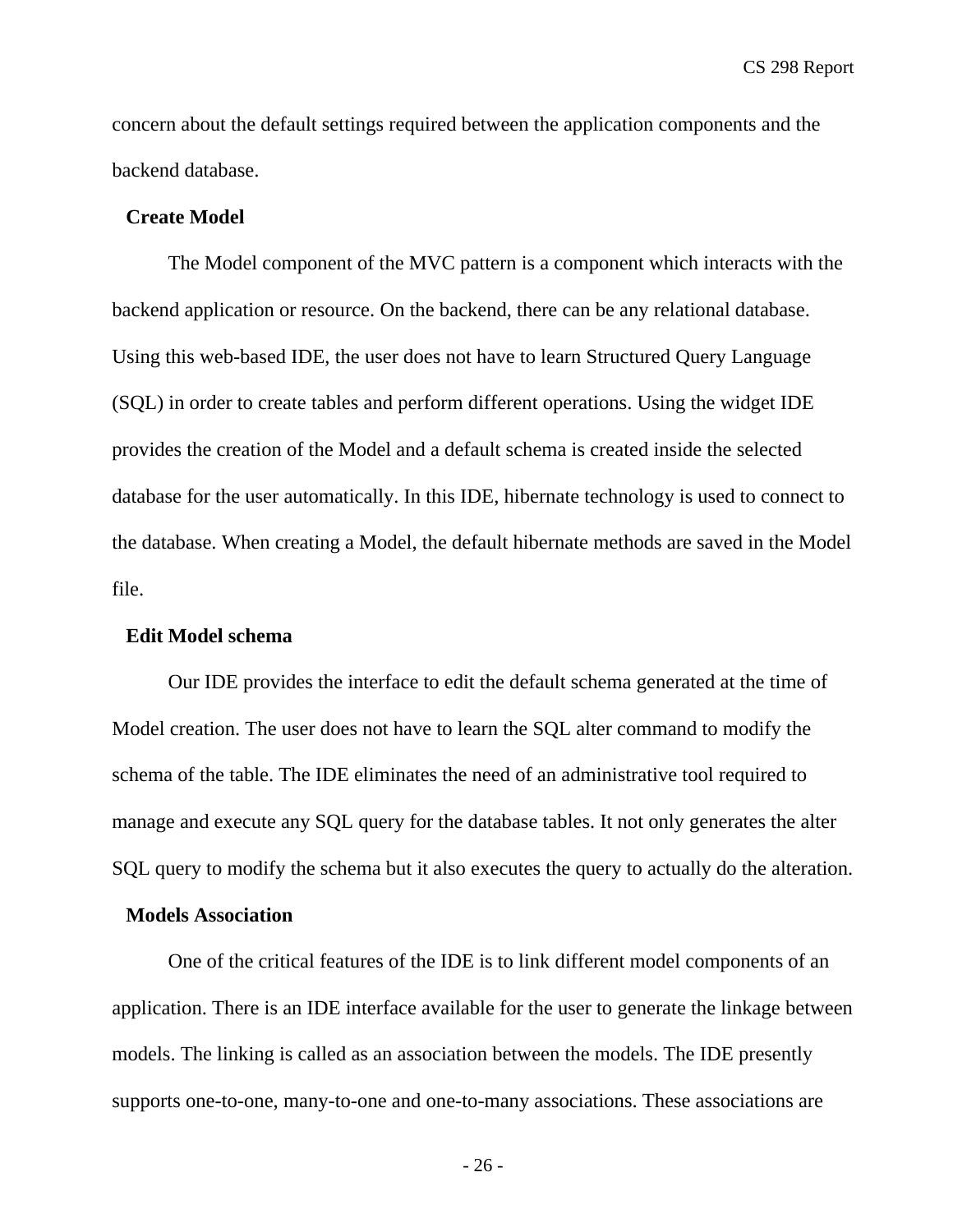discussed in section 3.3. Using this feature, the user gets the advantage of time and effort. The user does not have to create these relationships or associations between different database tables manually through SQL queries.

#### **Create Controller**

The user can add a new Controller to his project using the interface available on the IDE. When a new Controller is added to the project, the IDE automatically generates the basic structure for the Controller file and link the file to the project. The file is automatically saved inside the Controller directory of the project.

#### **Interfacing Model and Controller**

In MVC, the Controller component interacts with the Model class whenever the View triggers the request. The IDE provides an easy mechanism to implement the interfacing between the model and the controller. The user can drag and drop the Model file onto the Controller file to do the association. In addition, the IDE provides the auto suggestions of the Model methods when the user edits the source code of the Controller file.

## <span id="page-26-0"></span>**4.2. Struts Directory Structure**

The below Figure 11 demonstrates the standard directory structure of an application based on Struts framework. Struts framework has three main components: Model, View and Controller. The files associated with different components are arranged in different directories under the project folder.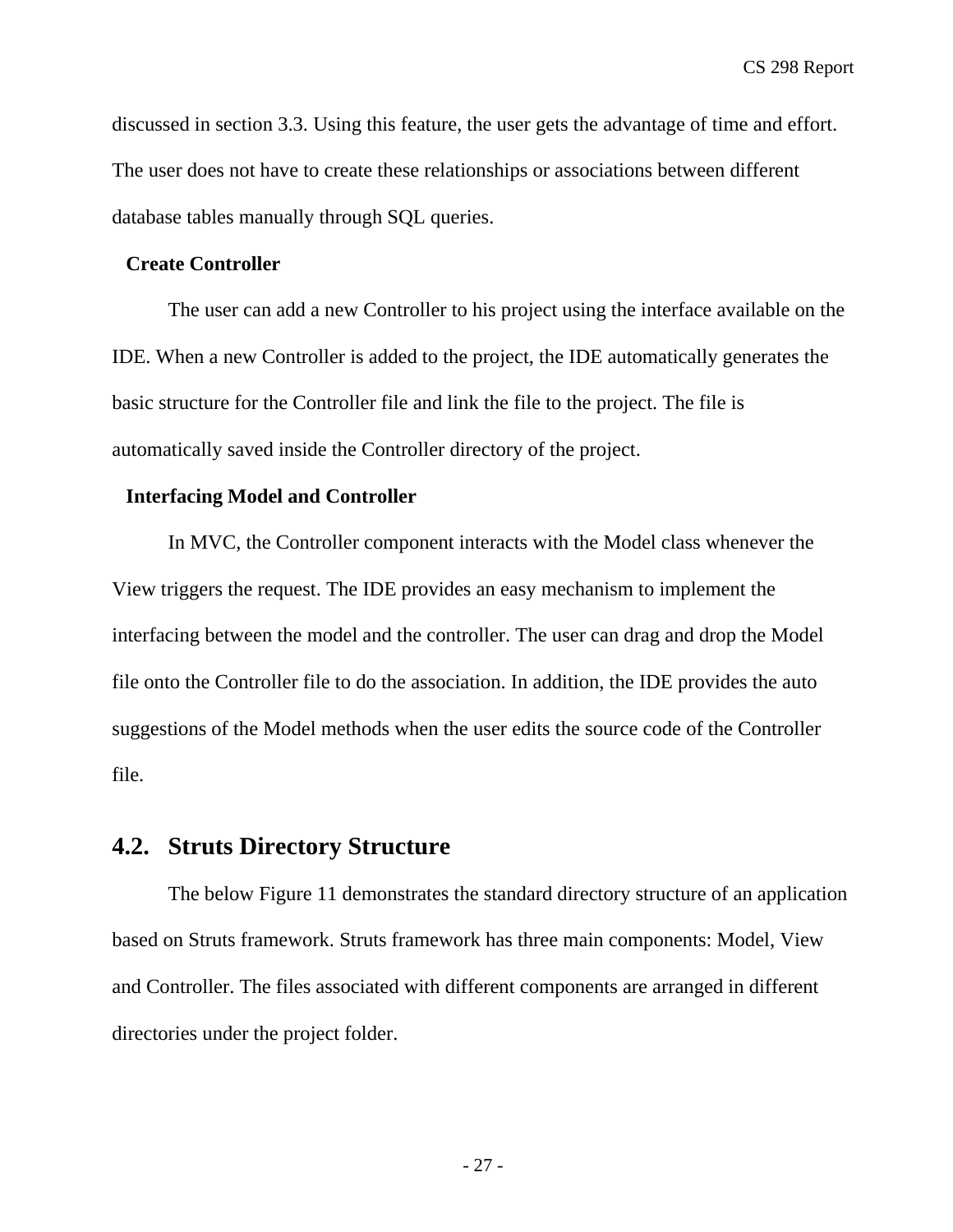

**Figure 9.** Struts Web Application Directory Structure

#### <span id="page-27-0"></span>**Action Class Files**

The controller component of Struts receives the request from client browser in the form of *Actions* and these actions are defined in the struts-config.xml file. For this particular project, the action class files are placed under the well-defined package named *com.webide.struts.action.* 

#### **Action Form Files**

When the user submits the input form, the view component passes the input values to the model component using the *Action Form* java beans. The action forms are packaged under the *com.webide.struts.beans* for this project.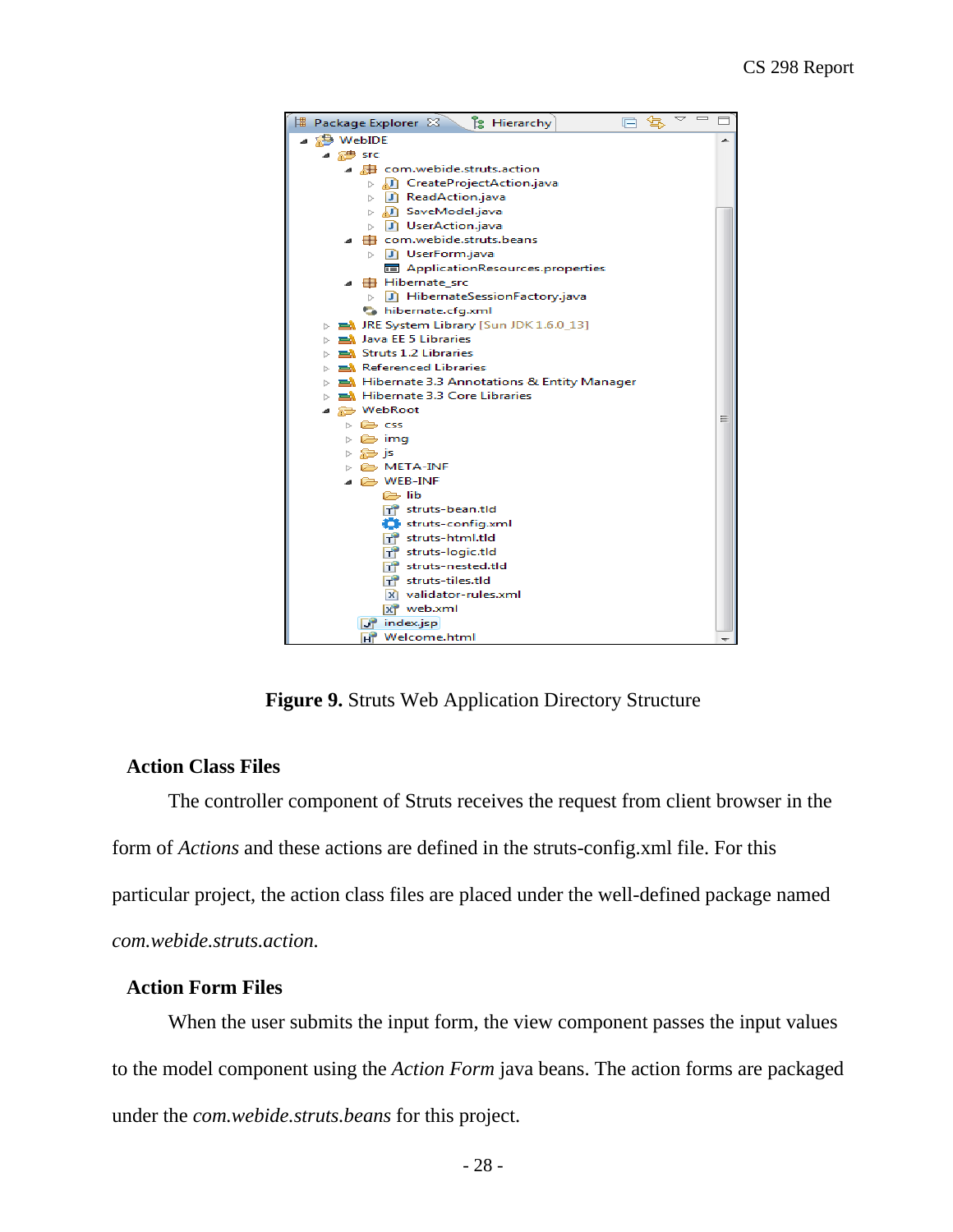#### **Struts-Config.xml File**

The configurations file *struts-config.xml* is used to define all the binding information for the different components of the Struts framework. It routes the request coming from a client or web-browser to the defined handler. This *struts-config.xml* is placed under the *Web-INF* directory along with other configuration files. The following Figure 12 shows one of the action-mappings done inside the struts-config.xml file:

```
<action-mappings >
 <action name="UserForm" path="/User"
 type="com.webide.struts.action.UserAction" validate="true"
  input="Welcome.html">
       <forward name="success" path="/index.jsp"/>
 </action>
</action-mappings>
```
**Figure 10.** struts-config.xml – Action Mapping

<span id="page-28-0"></span>Another critical configuration file is *web.xml* which stores the information about the servlet. Figure 13 illustrate the most important servlet-mapping which specifies the action which needs to be done when the request handler notices a call from a  $*$ .do files.



 **Figure 11.** web-xml - Servlet Mapping

#### <span id="page-28-1"></span>**View Resources**

The well structured property of the Struts framework helps the web container to search for the resources effortlessly while building and executing an application. As the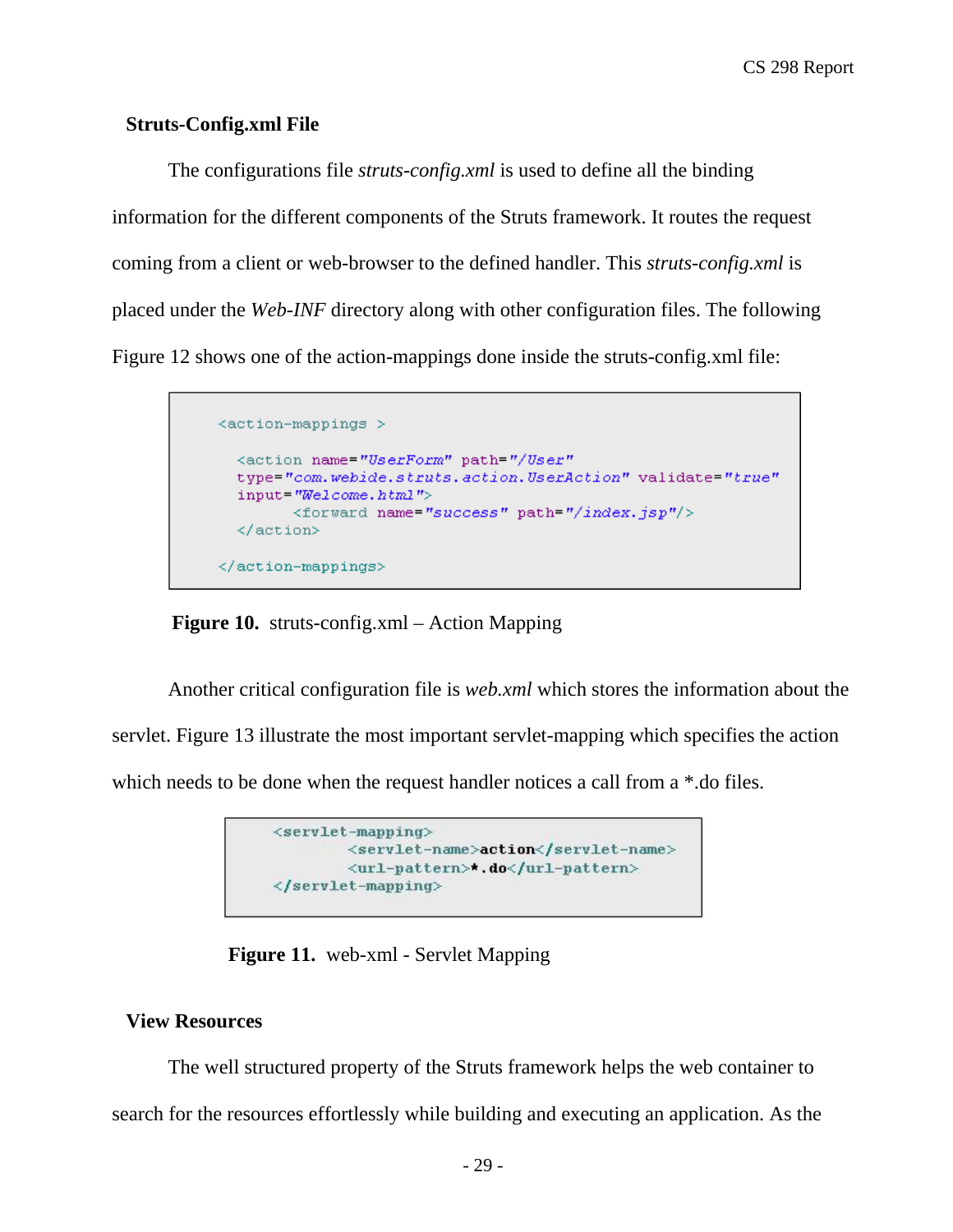entire set of client side resources are placed under the *Web Root* directory of the application folder. JSP and HTML pages, CSS Stylesheet and JavaScript files, Resource bundles, and tag libraries are the view resources kept under Web Root directory. For this project the most important JavaScript libraries used are: jquery.min.js; jquery-ui.js; and CKEditor files.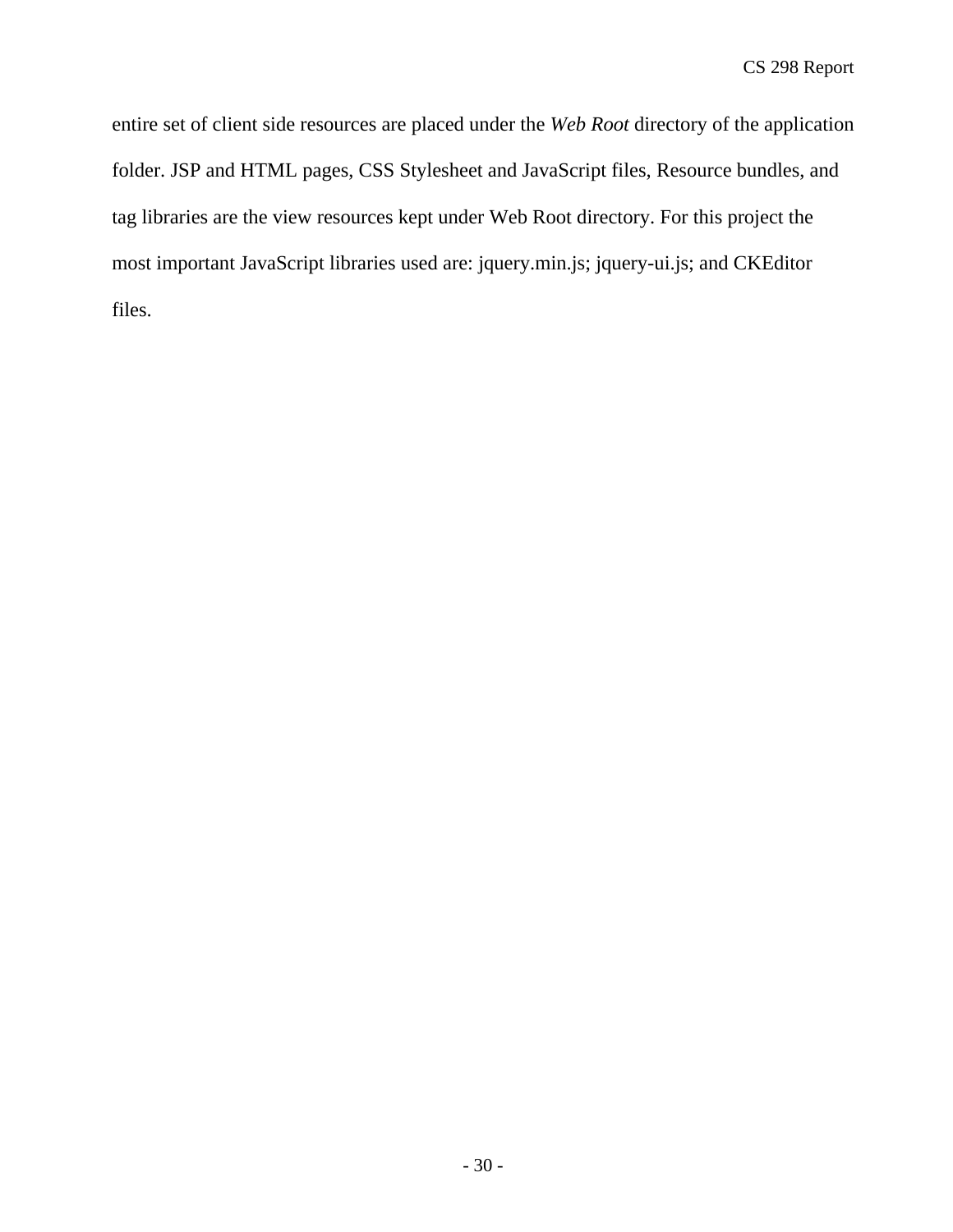## <span id="page-30-0"></span>**5. Implementation**

In this section, we have discussed the implementation details of our StrutsHib IDE. As StrutsHib IDE is a web-based Struts application, this section also shares some of the important differences between web development and stand-alone application development.

## <span id="page-30-1"></span>**5.1. Web Development Challenges**

Web development involves many more challenges than application development. As web-based applications are always deployed and hosted on a web server or application server, and accessed over network. So, the performance of the web-based application depends on the network speed and internet connection availability. The performance is not a big issue with the desktop-based applications as it's running on the local machine and all the resources are readily available. StrutsHib IDE is a web-based IDE which makes the development process critical. Users are not going to accept a slow and poor performance IDE, so the implementation challenge in the case of StrutsHib IDE was to overcome the performance issues and provide a better user experience. To provide a better user experience, we have used jQuery client side scripting to implement features like drag and drop, and other pop-up windows features.

Another challenge was to optimize the page load time after receiving the response from the server. Thus, instead of a synchronous call to the server, AJAX asynchronous channel is used to communicate with the server. Since the asynchronous call run in the background, the user is free to do any activity on the client side while the response comes back. Only the desired portion of the page is refreshed using the AJAX response. The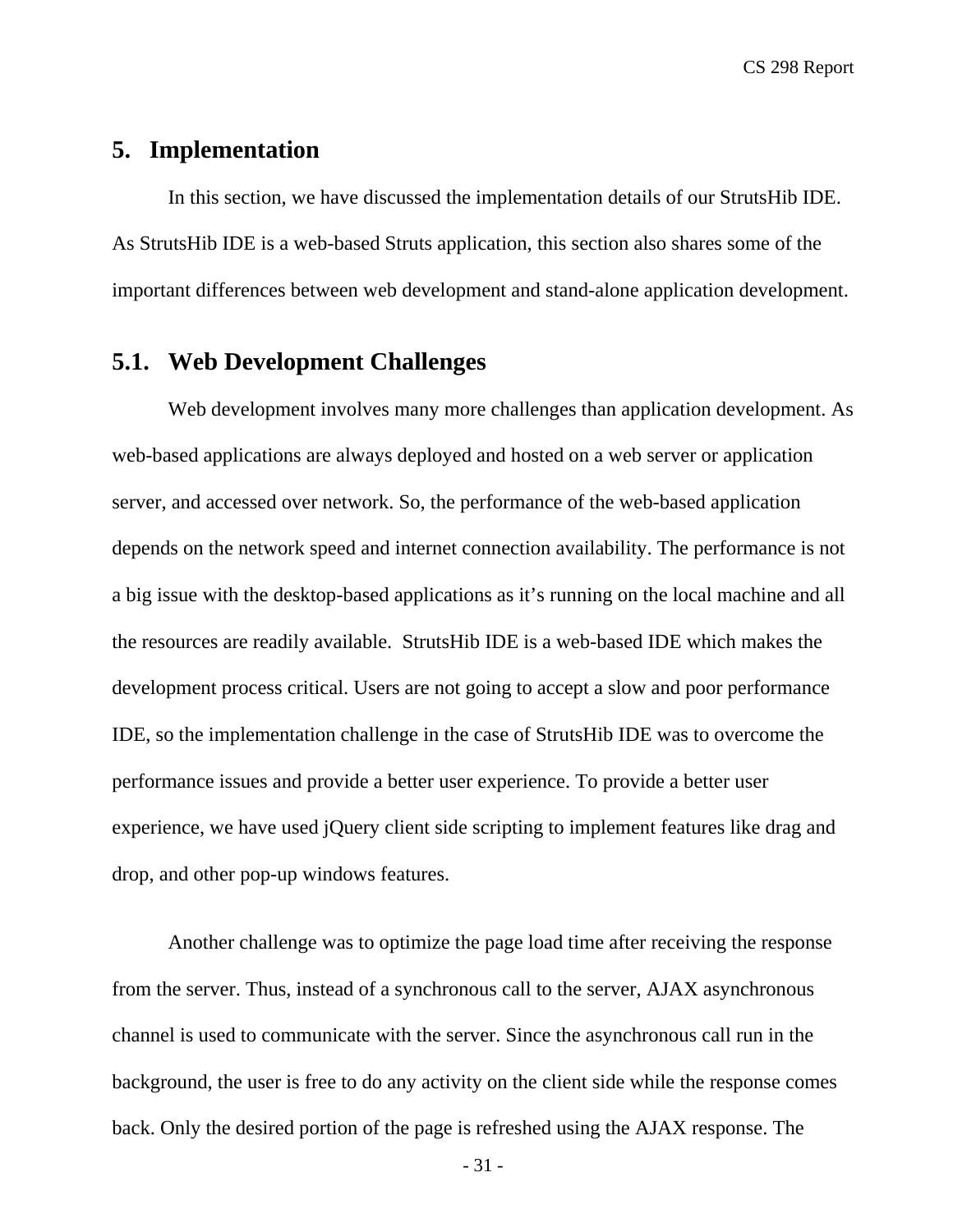validations of the input field values in forms are performed on the client side to save multiple hits on the server.

For desktop-based applications, cross platform compatibility is important; where as for web-based applications, cross browser compatibility is a critical feature. During the development process of StrutsHib web-based IDE, appropriate coding standards are used to make it work on all the new generation popular web browsers. This StrutsHib IDE is developed for and tested against many web browsers such as Mozilla Firefox, Internet Explorer 7 and above, and Google Chrome.

## <span id="page-31-0"></span>**5.2. Application Flow**

Java Server Page (JSP) technology is used to implement the view component. On every user action, AJAX technology is used to make the call to request the handler. The controller component processes the request and the response from the business layer is then returned to the view component to display it on the client. The AJAX response is either a string or a JSON object. The StrutsHib web-based IDE can be deployed on any Java based web or application server using a Java war format. Once successfully deployed, it is accessed by invoking the url *http://<host-name>:<host-port>/WebIDE/* in a web browser.

## <span id="page-31-1"></span>**5.3. Database**

MySQL database is used as the backend data store for StrutsHib web-based IDE. The database named *web\_ide* is used for storing the data for IDE. The following are the database tables used: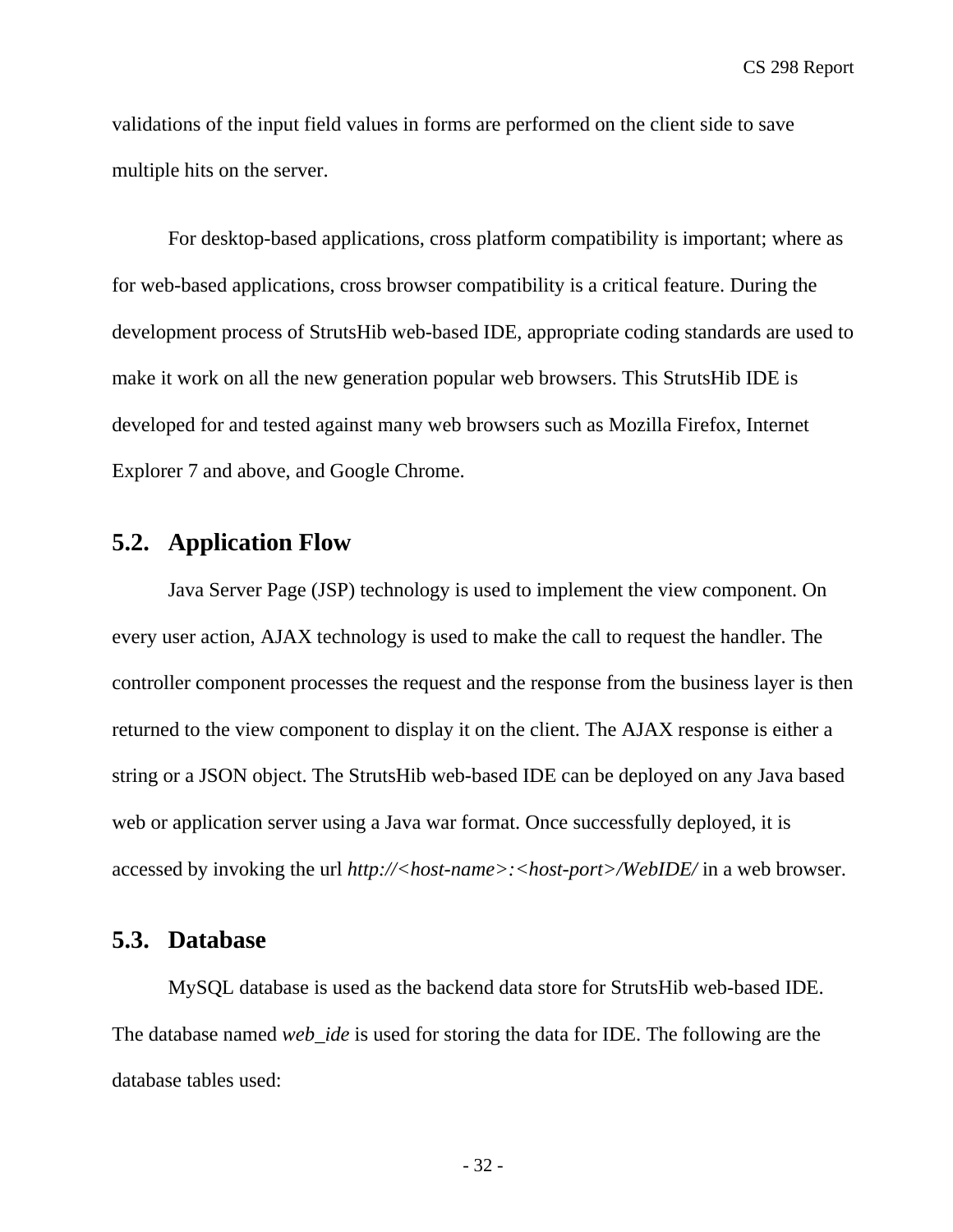#### *Users (id, Name, Password, UserName)*

The database table *Users* stores the information about the registered users. During the login process, the user is authenticated against the username and password stored in the table. The passwords are stored as hash values in the database for the security purpose. *Projects (id, projectname, projectpath, user\_id)*

The *projects* database table has all the information about the projects created by the users using this IDE. The field named *user\_id* is a foreign key to *Users* table which links the project to the owner of the project. *Projects* table has projectpath which stores the physical path of the project directory on the server.

#### *Models (id, modelname, modelpath, project\_id)*

The *models* table stores the information about the model components that the user created of a particular project. The foreign key *project\_id* links the model to a project in the *projects* table. The table field *modelpath* stores the package path of the model class which is required to locate the file.

#### *Models\_Association (id, model\_id1, model\_id2, asso\_type)*

The database table named *Models\_association* stores the user created associations between *model\_id1* and *model\_id2*. This table has a foreign key relationship with the *model* table. The *asso\_type* field stores one of the three status types: 'belongsTo', 'hasMany' and 'hasOne'.

#### *Controllers (id, controllername, controllerpath, project\_id)*

The *controllers* database table stores the information about all controller files for every project. The field *controllername* is the name of the controller file and *controllerpath*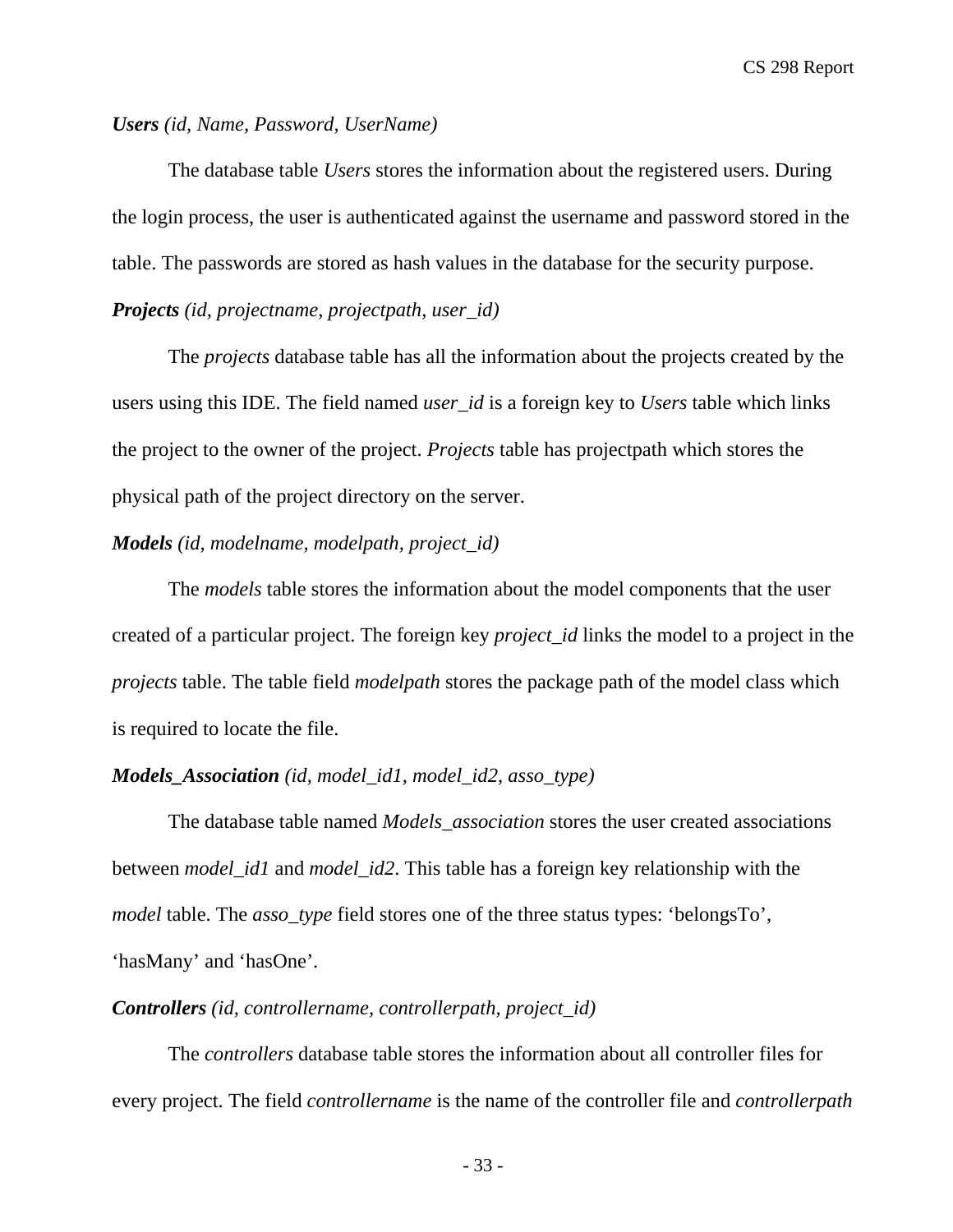is the path on the server where the controller source code file is stored. The foreign key *project\_id* points to the project record in the *projects* table.

## <span id="page-33-0"></span>**5.4. User Authentication Process**

When the user accesses the application root URL:  $http://<:>host$ *port>/WebIDE/*, the request is redirected to the *Welcome.jsp* page. The *web.xml* file contains the redirection logic. Figure 14 shows the login page which is displayed to the user. It is an entry gateway to access the IDE features. The user visiting for the first time is provided with the option to register and follows the "New User?" link. The StrutsHib IDE also provides a password recovery feature to the user. The user is authenticated using the username and password provided. When the user clicks the submit button, the request is send to the controller to handle. The user is authenticated against the entry saved in the *users* database table.

| San José State University                      |  |
|------------------------------------------------|--|
| <b>Web Based IDE</b>                           |  |
| Please enter your username and password        |  |
| <b>Username</b>                                |  |
| <b>Password</b>                                |  |
| Submit<br>Cancel<br>New User? Forgot Password? |  |

**Figure 12.** Welcome Page of StrutsHib IDE

## <span id="page-33-2"></span><span id="page-33-1"></span>**5.5. Project Creation**

Once the user is authenticated, the main page of the application is displayed. There are two ways to create a new project. One way is to click on the item "New Project" from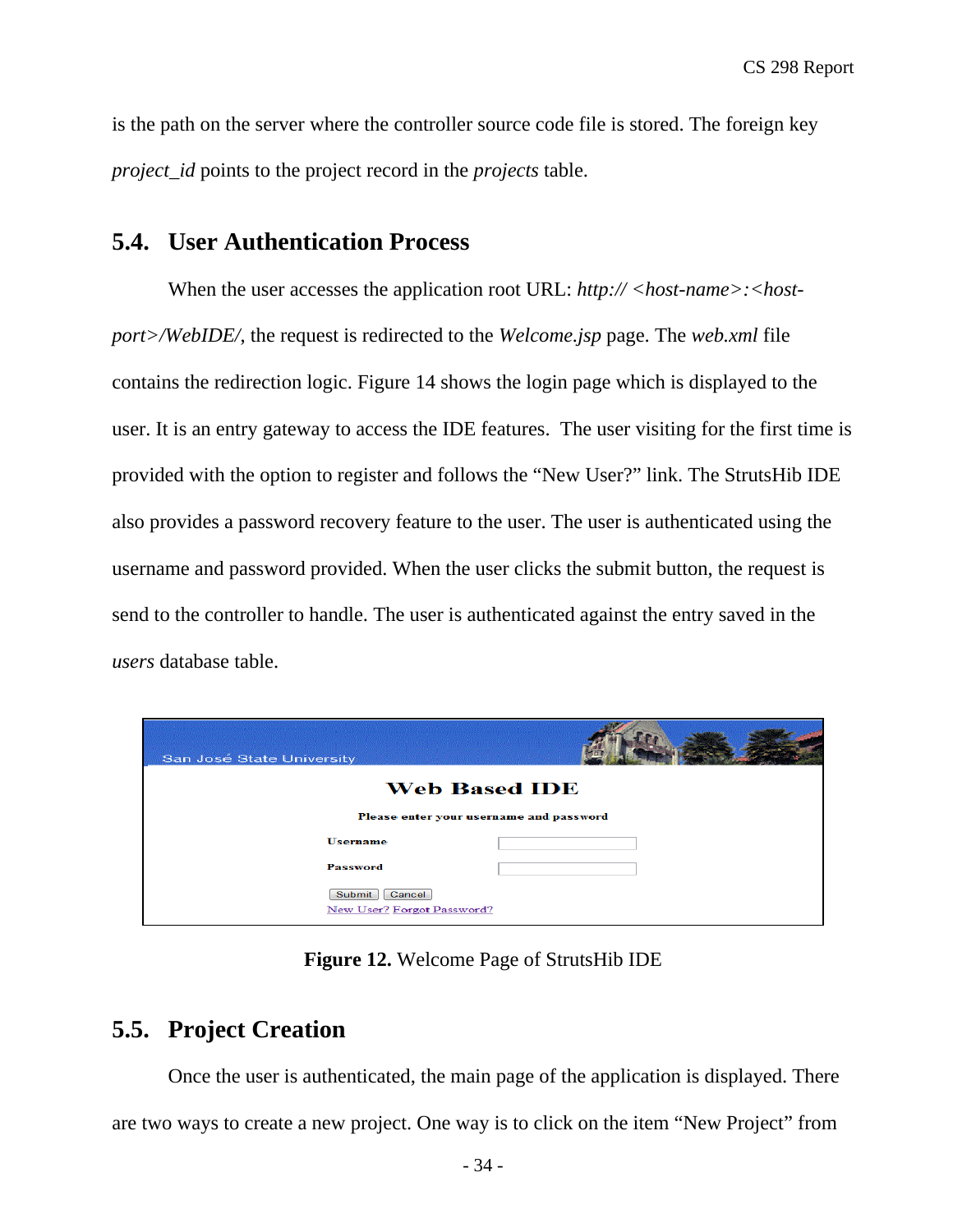the "File" menu option provided on the top menu bar. Another option is to click on the "Create New Project" button provided on the left hand panel. Both actions pop-up the form shown in Figure 15 for the user inputs. When the user performs the project creation action, it is handled by the *CreateProjectAction.java.* This action class extends the functionality of the Struts action class *org.apache.struts.action.Action***.** The model object is then invoked to create the project on the server and makes an entry in the *projects* database table. jQuery methods are used on the client-side to handle the on-click event to pop-up the create project form widget. On clicking "Create" button, an Ajax call is sent using the jQuery Ajax method. Ajax call is handled by a controller class to invoke the appropriate model objects.

During this process, many operations are performed automatically by the application. The application creates a project directory alone with default MVC templates with the name provided by the user. A database is created for the user automatically based on his inputs. The cancel button and the cross [X] icon on the top right are provided to the user to abort the project creation process. This operation hides the creation widget and displays the main page.

| Project name *: |       |  |
|-----------------|-------|--|
| Database *      | MySQL |  |
| Host *:         |       |  |
| Username *:     |       |  |
| Password *:     |       |  |
| Create Cancel   |       |  |

<span id="page-34-0"></span>**Figure 13.** Create New Project Pop-up window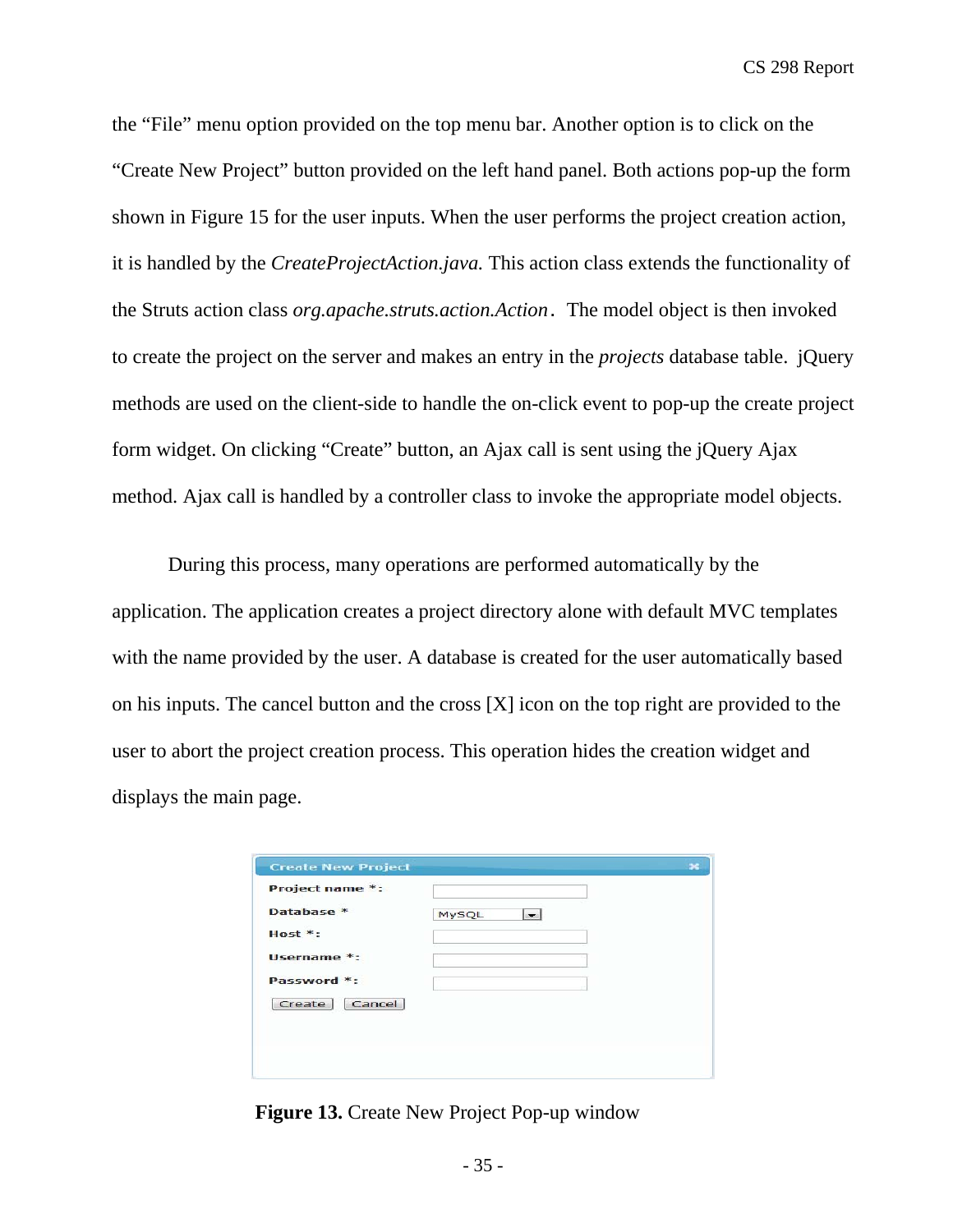## <span id="page-35-0"></span>**5.6. Model Creation**

When a user creates a project, StrutsHib IDE creates a default project template. A default model hibernate class is created for the user with the same name as the project name. However, our StrutsHib IDE also provides a feature to add new model classes to the project. The user gets a right-click menu option "Create New Model" on the *Models* folder of every project. The interface to create the model class is simplified with just one input field. The model name value that the user enters is passed as an input to the *SaveModel.java* action class. The action class executes the logic to create a hibernate class with the default template code in it. The generated hibernate class is created under */Projects/<project folder name>/Model/* directory structure.

| <b>Create New Model</b> |       |  |
|-------------------------|-------|--|
| <b>Model name:</b>      | $(*)$ |  |
| Cancel<br>Create!       |       |  |
|                         |       |  |

**Figure 14.** Create New Model Interface

## <span id="page-35-2"></span><span id="page-35-1"></span>**5.7. Edit Model Schema**

The model schema can be modified at any time by the user. StrutsHib IDE gives users the capability to do the schema changes without writing any SQL queries. It provides a widget on the right-click option for the model class to edit the schema. The following operations can be performed:

- Add new fields to the model database table.
- Delete the existing fields from the model database table.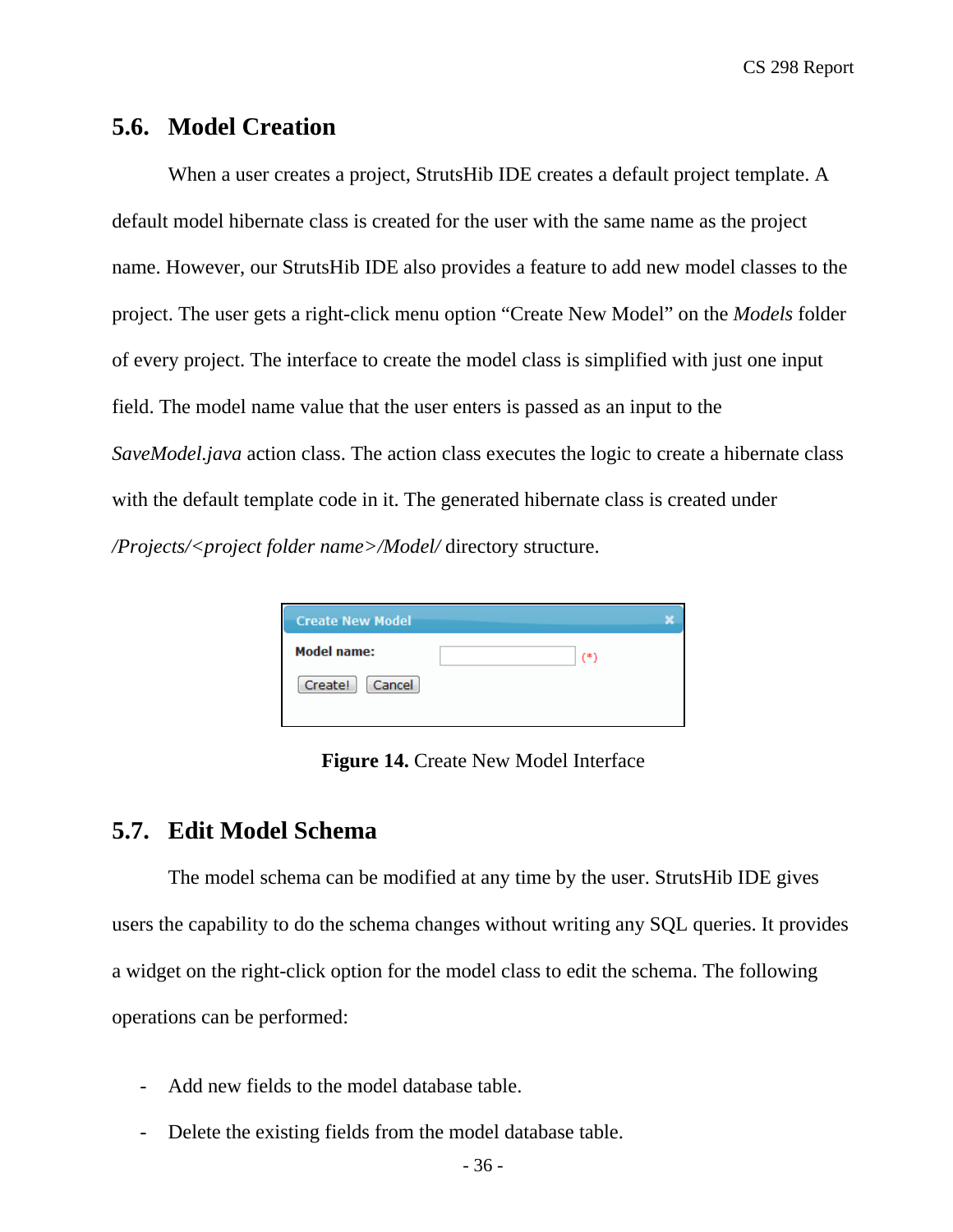- Edit the name, data type or size properties of a field.

After performing any of the above operations, when the user clicks the "Save Model Schema" button, the changes are made to the database tables. Also, the Hibernate class methods for that model are updated according to the new values. The default hibernate class methods *public Integer getID ()* and *public void setID (Integer ID)* can also be removed or replaced with any user defined methods. These methods are representing the *id* field of the model object. Figure 17 shows the edit model schema interface which shows up on clicking the edit model schema option. The delete operation is a little tricky as the application has to check for the dependencies from the other database tables.

| <b>Design Mode</b> | <b>Edit Mode</b>                   |                               |
|--------------------|------------------------------------|-------------------------------|
|                    |                                    |                               |
| id                 | $\blacktriangledown$<br>integer    | $[{\bf X}]$<br>10             |
| name               | string<br>$\overline{\phantom{a}}$ | 100<br>$[{\bf X}]$            |
| address            | string<br>$\overline{\phantom{a}}$ | Delete Field<br>p<br>255<br>т |
| phonenumber        | integer                            | $[{\bf X}]$<br>$\Box$ 10      |
| Add more fields    | Save Model Schema                  |                               |
|                    |                                    |                               |
|                    |                                    |                               |
|                    |                                    |                               |
|                    |                                    |                               |
|                    |                                    |                               |

**Figure 15.** Editing Mode Panels

## <span id="page-36-1"></span><span id="page-36-0"></span>**5.8. Models Association**

StrutsHib IDE has an interface for associating the models of a particular project. It supports three types of relationships or associations as shown in Figure 19. A right-click on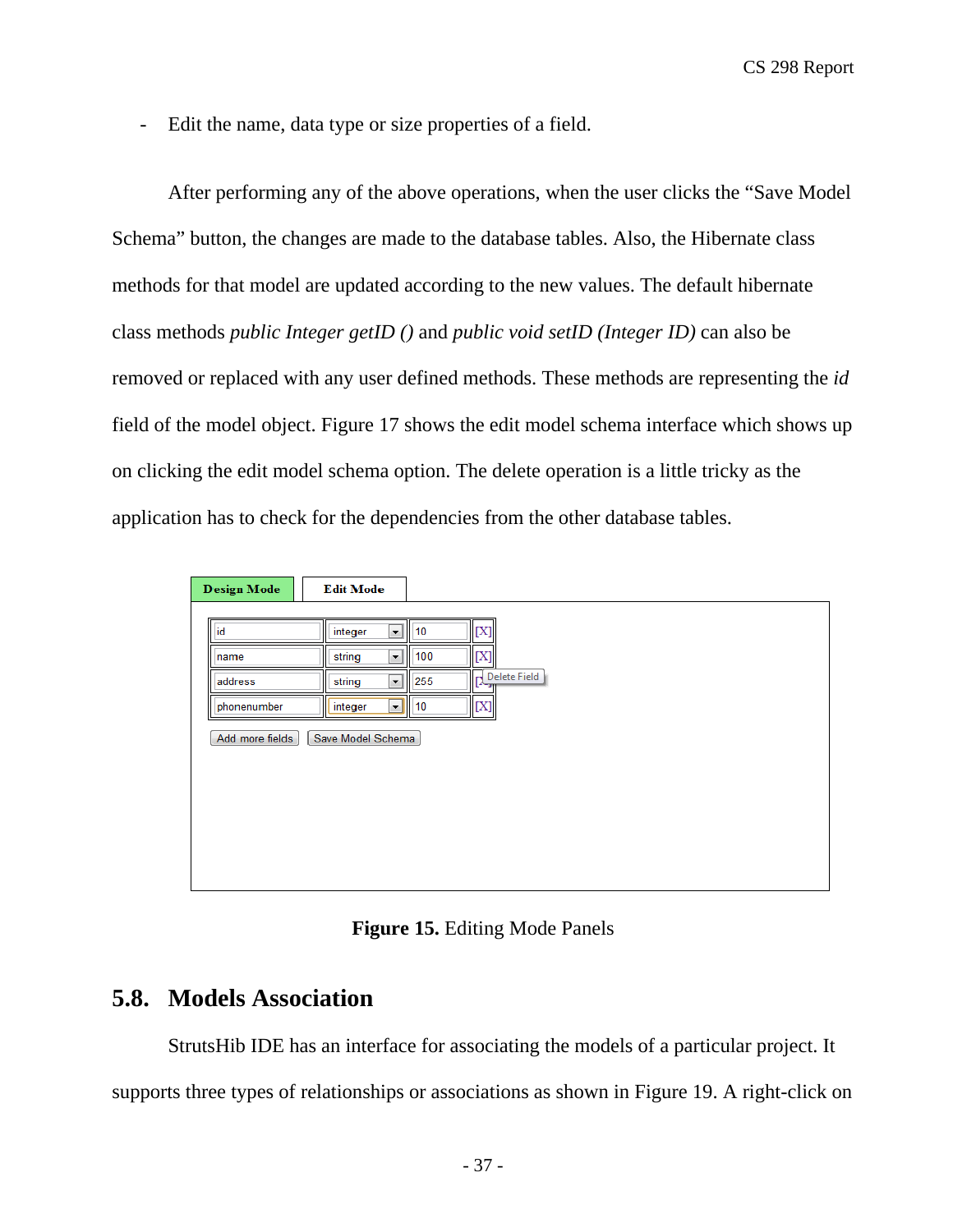the model file presents an option "Associate w/ Another Model" and on selecting this option the interface in Figure 18 is displayed to the user. The user can select relationship type from the dropdown and the model name from the other drop down. On clicking "Create new association" button, an Ajax call is made for the *CreateModelAssoAction.java* action class. The action class then invokes the appropriate model object to make the entry in the database and create the hibernate methods.

| <b>Add New Association for Model 'TestProject'</b> |          |  |
|----------------------------------------------------|----------|--|
| Has Many<br>$\blacksquare$                         | Employee |  |
| Create new association                             |          |  |

<span id="page-37-1"></span>**Figure 16.** Model Association Interface **Figure 17.** Association's type drop-down

| Has Many          |  |
|-------------------|--|
| lHas Manv         |  |
| Has One           |  |
| <b>Belongs To</b> |  |

## <span id="page-37-0"></span>**5.9. Editing Modes**

There are two modes or interfaces that IDE provides to edit the source code of a file: Design Mode and Edit Mode. Figure 17, below, illustrates the design mode for the model class and Figure 20 shows the edit mode for the same model class with a default template.

 $\overline{\phantom{a}}$ 

For the design mode, the jQuery methods are used to provide features like drag and drop; and they add new DOM elements. The below jQuery source code lines below demonstrate the drag and drop features for model and controller components.

*\$("div.model").draggable ({helper: 'clone', start: function (event, ui) {}}); \$("div.controller").droppable ({drop: function (event, ui) {…}})*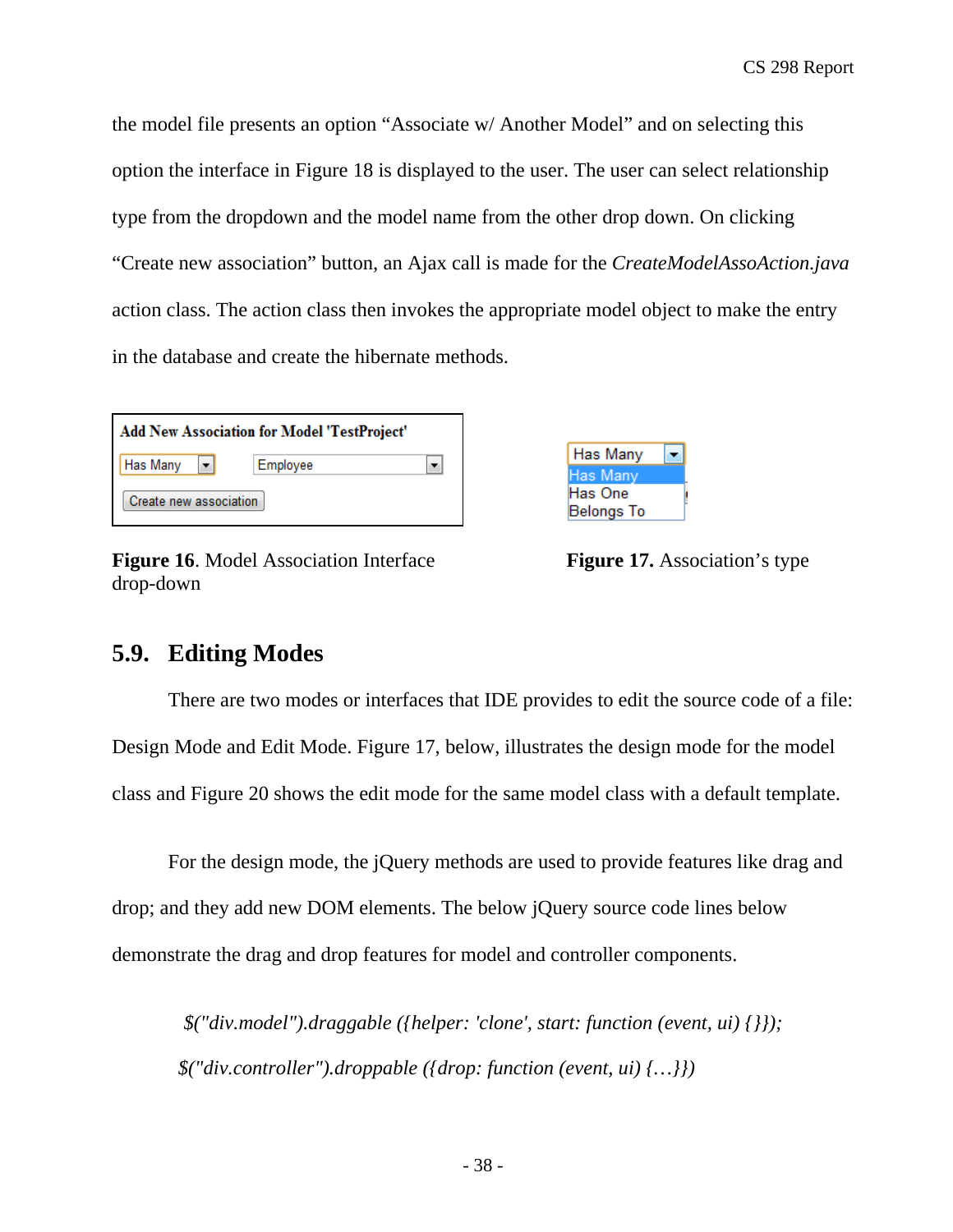| <b>Design Mode</b>                                                                                                                                                           |
|------------------------------------------------------------------------------------------------------------------------------------------------------------------------------|
| $\mathbf{A} \rightarrow \mathbf{R}$                                                                                                                                          |
| public class TestProject {<br>@ld<br>@GeneratedValue<br>private Integer ID;<br>public Integer getID(){<br>return ID;<br>public void setID(Integer ID) {<br>this. $ID = ID$ ; |
|                                                                                                                                                                              |
| body br                                                                                                                                                                      |

 **Figure 18.** Model File Opened in Edit Mode Panel

<span id="page-38-1"></span>For the edit mode, CKEditor is used to display the source code of the files. It allows the user to edit the code and save the edited code. When the user clicks the "Edit Mode" tab, the application hides the design mode panel and switches the focus to the edit mode panel. The below jQuery code lines below hide the design panel and switch to the edit panel, when the edit mode click is captured.

> *\$('#tbl\_design').hide (); SW.formsRegulator.switch\_form ('editpanel');*

## <span id="page-38-0"></span>**5.10. Main Page and Other Features**

Figure 21 is the main page of our StrutsHib IDE. It is displayed to the user once the authentication is done. The main page captures the user name of the currently logged in user, using session variables, and displays the welcome message on the top of the page. The main page is divided into four important panels which are: top panel, left panel, middle panel and right panel. The top panel of the page has menu options which are *File* and *Help*. The menu option *File* has a submenu with *New Project* and *Logout* submenu items. *New*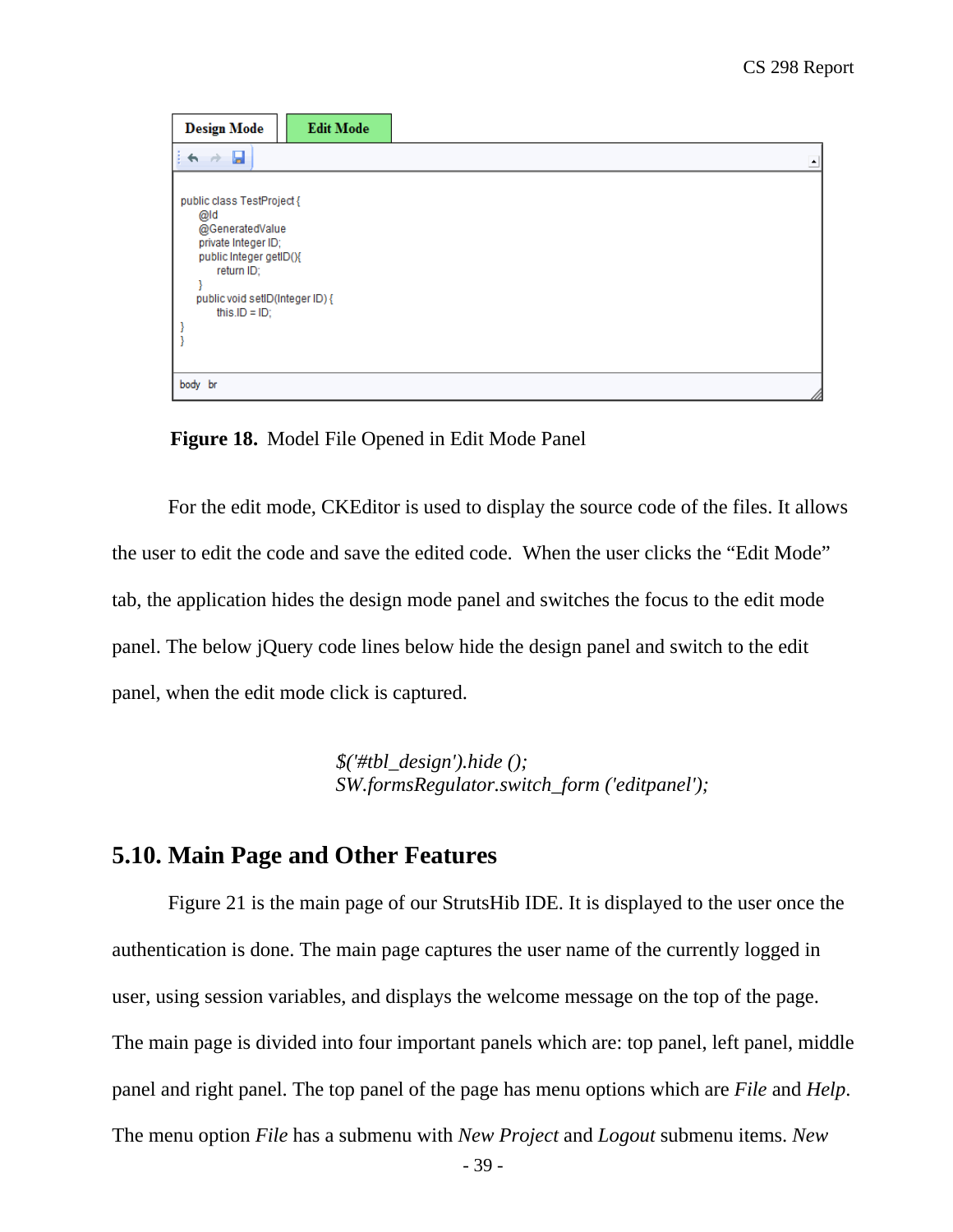*Project* option is used to create the new projects and *Logout* as name suggests is to logout from the application. When the user clicks *Logout*, the current session of the user is destroyed and it takes the user to the welcome page. The *Help* option provides a detailed user guide about the application features and functionalities.

The left panel is named Projects and it displays the list of projects. The list of projects is associated with the current logged in user. The list of projects is initially collapsed and a click on the project name expands the project folder. The script *treeview.js* is used to implement the collapsable and expandable properties to the  $\langle ul \rangle$  html list. All the <ul> elements of the list are linked with the right-click menu options. The project name has an "Export Project" option on right-click. The model folder gets the "Create New Model" menu option on right-click and this feature is discussed in detail in Section 5.5 of the report.

The middle panel has two modes of editing a file and this feature is discussed in Section 5.8. The right panel on the page is a very useful panel for the users. It is named *Help* panel and as the name suggests, it provides the help guide to the user. This help panel is different than the Help option in the top menu. The *Help* in the main menu provides the functional details of all the features that IDE provides; whereas the *Help panel* on the right is associated with the user action. This help panel shows the help text related to the action performed. It is an interactive interface which responds to the user action and provides a better user experience. For example, in the below Figure 21, the user has selected "Edit Model Schema" option and the help text related to the action performed is displayed. Help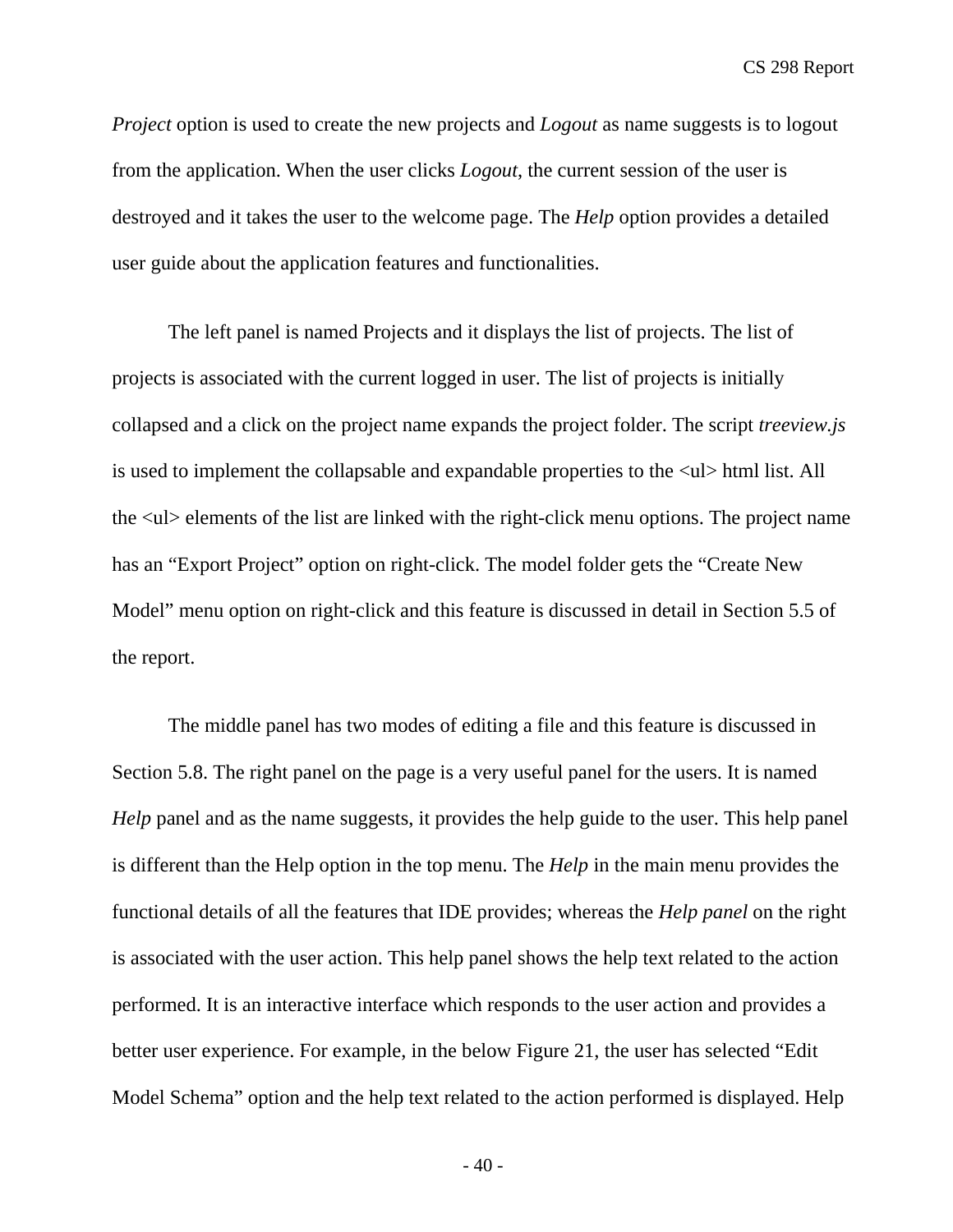panel provides all the necessary information required to use the "Edit Model Schema"

design mode interface.

| Welcome, Deepti Bhardwaj                  |                                                                    |                                                                                         |  |
|-------------------------------------------|--------------------------------------------------------------------|-----------------------------------------------------------------------------------------|--|
| File<br>Help                              |                                                                    |                                                                                         |  |
|                                           | View                                                               | Help                                                                                    |  |
| Projects                                  |                                                                    |                                                                                         |  |
| Create new project                        | <b>Design Mode</b><br><b>Edit Mode</b>                             | Edit your model schema                                                                  |  |
| Projects                                  |                                                                    | You can change your model attribute:<br>values, default values/length.                  |  |
| <b>TestProject</b>                        | $\blacktriangledown$<br>10<br>$[{\rm X}]$<br>integer<br>id         | To add more attributes, just click on /                                                 |  |
| Model                                     | $[{\bf X}]$<br>$\blacktriangledown$<br>100<br>string<br>name       | more fields button.                                                                     |  |
| TestProject.java Edit Model Schema        | $\vert \mathbf{v} \vert$<br>$[{\rm X}]$<br>string                  | You can also delete your model attrib<br>by clicking on X on each row. Note th          |  |
| Employee.java<br>Add Entry<br>Controllers | $\overline{\phantom{0}}$<br>[X]<br>string                          | CANNOT delete any id attribute                                                          |  |
| TestController.java                       | Associate w/ Another Model<br>Add more fields<br>Save Model Schema | Once you are done with your changes<br>click 'Save model Schema' to save you<br>schema. |  |
|                                           |                                                                    |                                                                                         |  |
|                                           |                                                                    |                                                                                         |  |
|                                           |                                                                    |                                                                                         |  |
|                                           |                                                                    |                                                                                         |  |
|                                           |                                                                    |                                                                                         |  |
|                                           |                                                                    |                                                                                         |  |
|                                           |                                                                    |                                                                                         |  |

<span id="page-40-0"></span>**Figure 19.** Main Page of StrutsHib IDE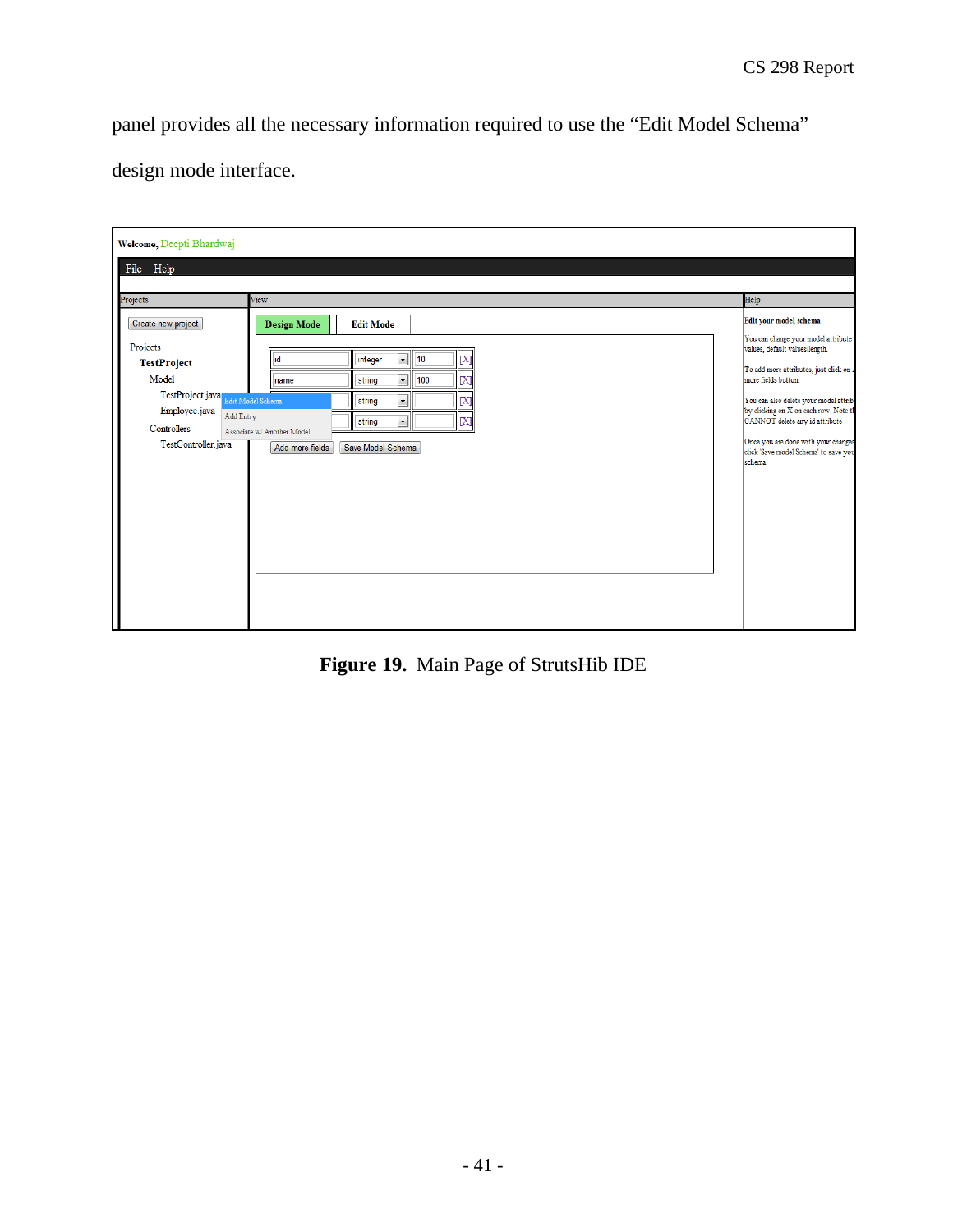## <span id="page-41-0"></span>**6. StrutsHib IDE Testing Phase**

Software testing is an essential phase of a software life cycle. The testing is done to make sure all the intended features are working as expected and to resolve the bugs discovered during the process. The testing is done in several phases such as: unit testing, browsers compatibility test, performance and usability testing. In this section, the testing process and results are discussed.

During unit testing, the application is tested against the functional and nonfunctional test cases. The functional test cases are performed to compare the behavior of all the implemented features with their expected behavior. The non-functional tests involve the process of testing the StrutsHib IDE on different platforms or environments. StrutsHib IDE is tested on Windows and Mac platforms and it can be deployed on any of these tested platforms without any issues. In our project, we have used the *Firebug* debug tool during the front end development process. Since Firebug is a plug-in for Mozilla Firefox browser, *Firefox* is the web browser used during the development of StrutsHib IDE. However, our StrutsHib IDE is tested on other popular web browsers such as: Internet Explorer (version 6 and above), Google Chrome and Safari. It is compatible with all these browsers; although the styling of the pages gets slightly changed based on the browser used.

## <span id="page-41-1"></span>**6.1. Performance**

To test the performance of our StrutsHib IDE, we calculated the time taken to perform certain tasks. The results were evaluated against the performance of existing IDEs such as Eclipse and Aurorasdk IDE. For the performance test, we selected Eclipse and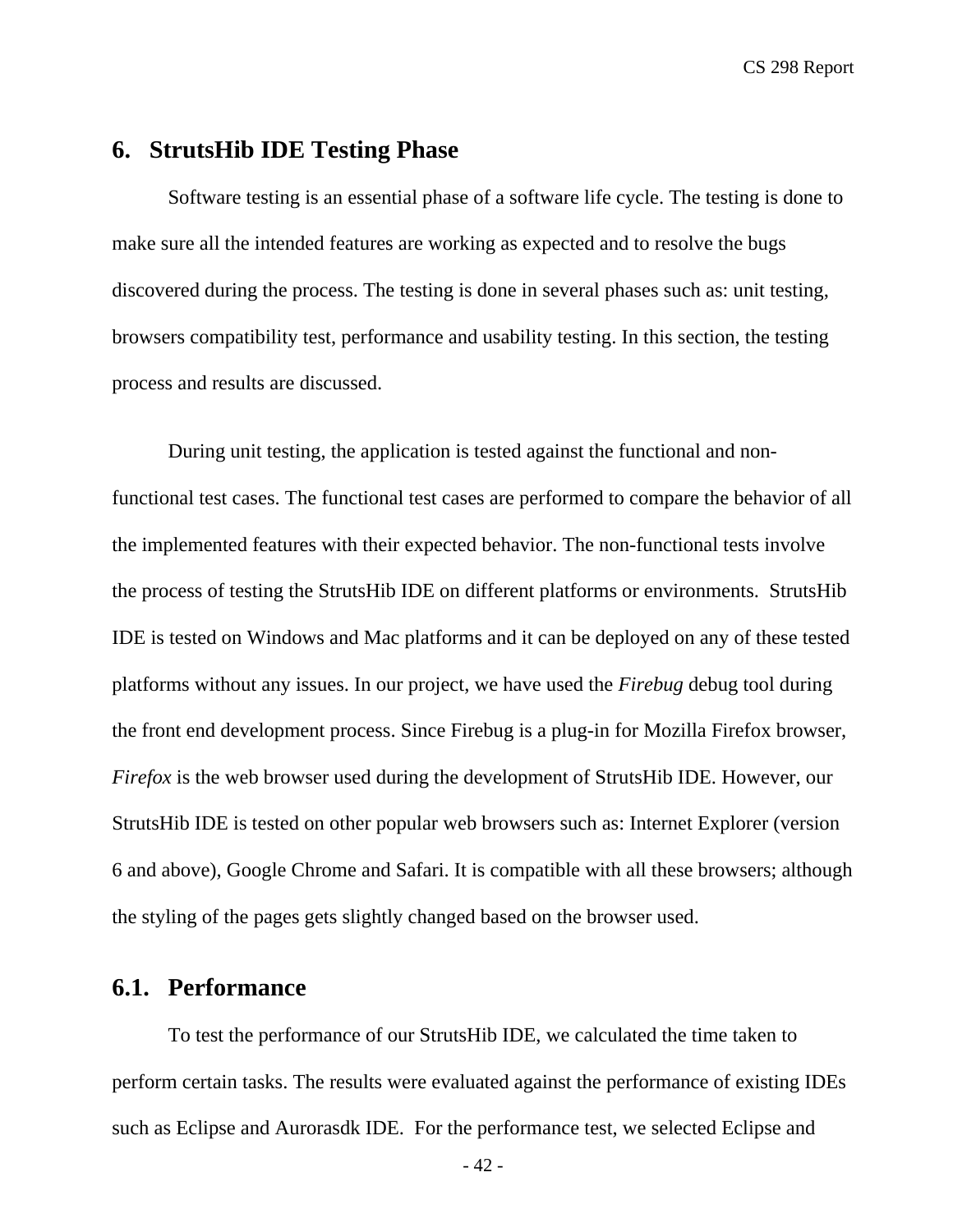Aurorasdk because both are Java based IDEs. Where Eclipse is a desktop-based IDE, Aurorasdk is a web-based IDE. We downloaded and installed both Eclipse and Aurorasdk on the same machine where the StrutsHib IDE was deployed. Since all three IDEs were running on the same hardware and environment during the test, the test results are unaffected by these factors. Figure 22 shows the performance testing. The chart below is plotted using the set of activities performed on all the three IDEs and the approximate time taken by the IDEs to complete these activities.



**Figure 20.** Performance Chart – Eclipse vs. StrutsHib vs. Aurorasdk

<span id="page-42-0"></span>In the above chart, the results clearly show that the web-based IDEs take lesser load times than the Eclipse desktop-based IDE. There is a huge difference between the times taken by the Eclipse desktop-based IDE to load than by the other two web-based IDEs.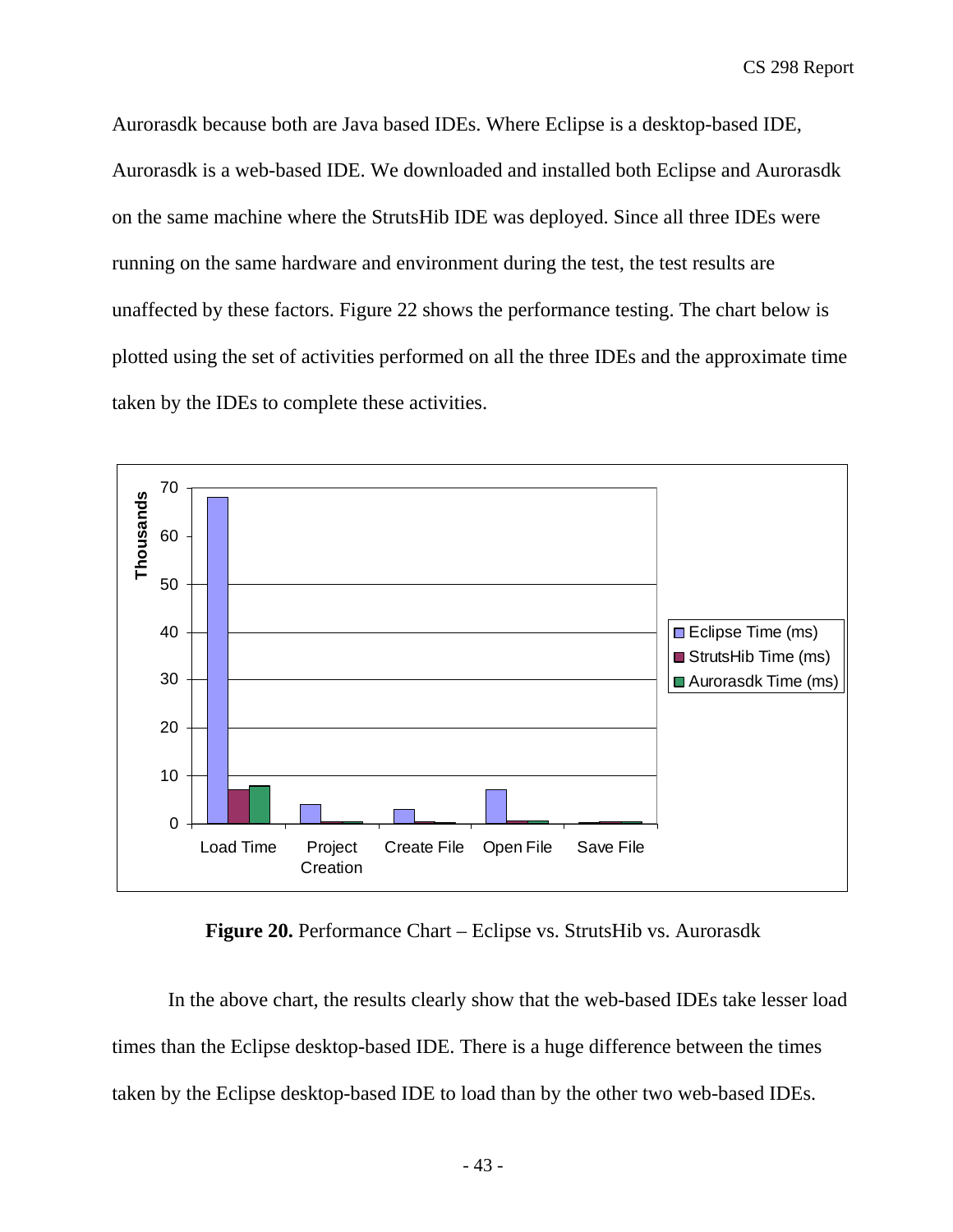Other tasks such as project creation, create file and open file, can be performed in less time with web-based IDEs than Eclipse. However, for the save operation, Eclipse, performed better. According to the results, the performance of StrutsHib and Aurorasdk are comparable.

## <span id="page-43-0"></span>**6.2. Usability Testing**

Usability testing involves the process of testing with actual users of the system. The usability testing for our StrutsHib IDE is conducted with three expert and three novice users. The purpose of testing with expert and novice users is to analyze how they perform assigned tasks on StrutsHib IDE. The developers that use other IDEs for coding are considered as expert users and users who are new to the IDEs are novice users. The following tasks are assigned to all the users and we analyzed their performance.

**Task 1**. Create a user account and login using username and password.

**Task 2**. Create your new project 'TestProject' and browse the files structure created by the StrutsHib IDE.

**Task 3**. Create a new model 'TestModel' under the Model directory and open the file in the design mode.

**Task 4**. Edit the model schema by adding new fields to it using the design mode editor.

**Task 5.** Create an association between the 'TestModel' model component and default model 'TestProject' using design mode editor.

**Task 6.** Create interfacing between the 'TestModel' model and controller component 'TestController' using the drag and drop feature.

- 44 -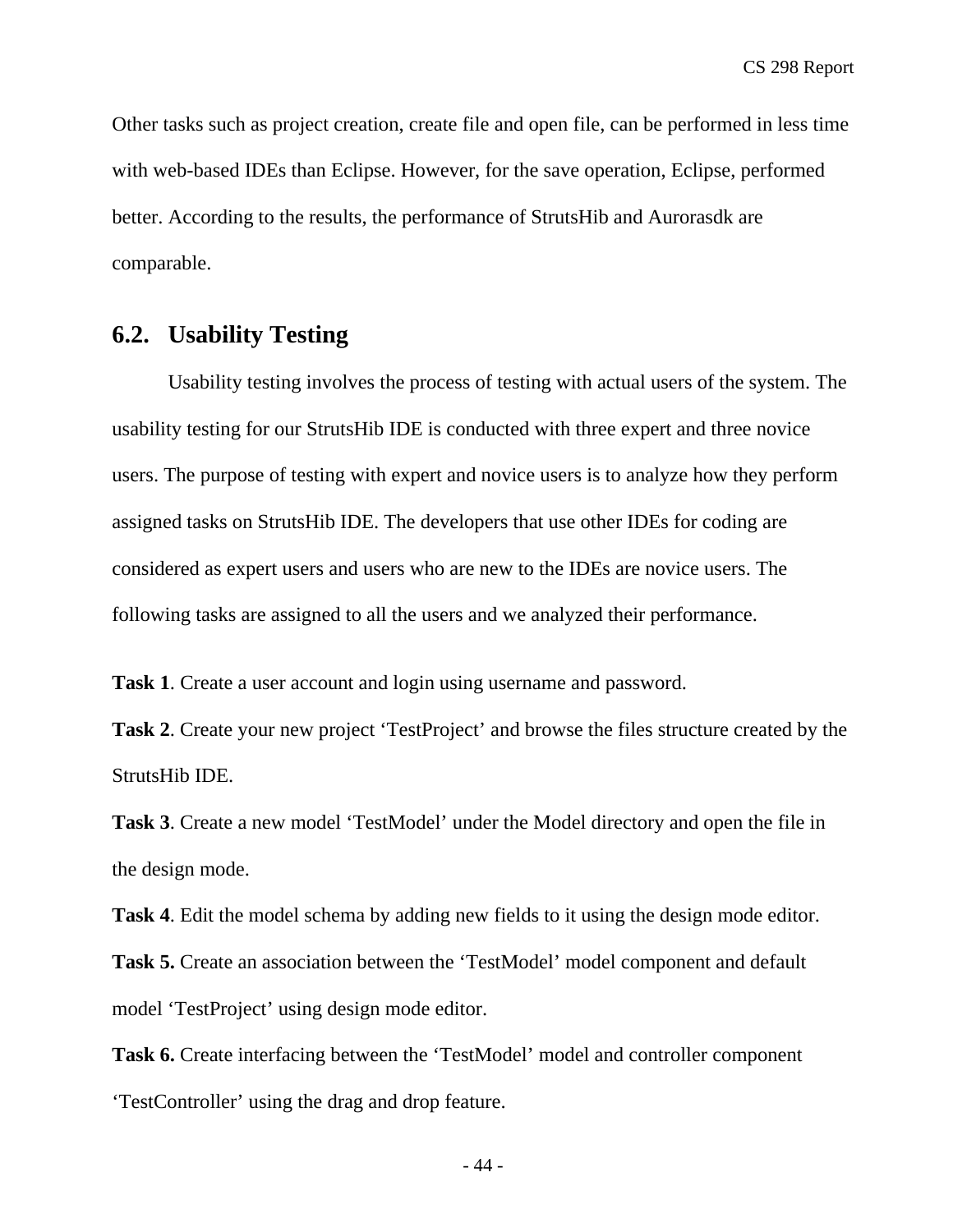

**Figure 21.** Usability Test Results

<span id="page-44-0"></span>In the above chart, on the Y-axis we have the comfortable level of the users while performing the tasks and on X-axis the list of tasks performed. We analyzed that the expert users performed well in most of the tasks except the task related to models association. The reason behind the expert user's good performance is his prior experience with other IDEs. On the other hand, the novice users faced some difficulty while performing some of the tasks. The novice users got confused when they had to drag and drop the model over the controller component for interfacing. But once provided with a short training, the novice users performed better than the first time. Overall, the users appreciated the performance of our IDE over the other IDEs available. They also mentioned that the process of performing different tasks is simple and easy to learn using our StrutsHib IDE.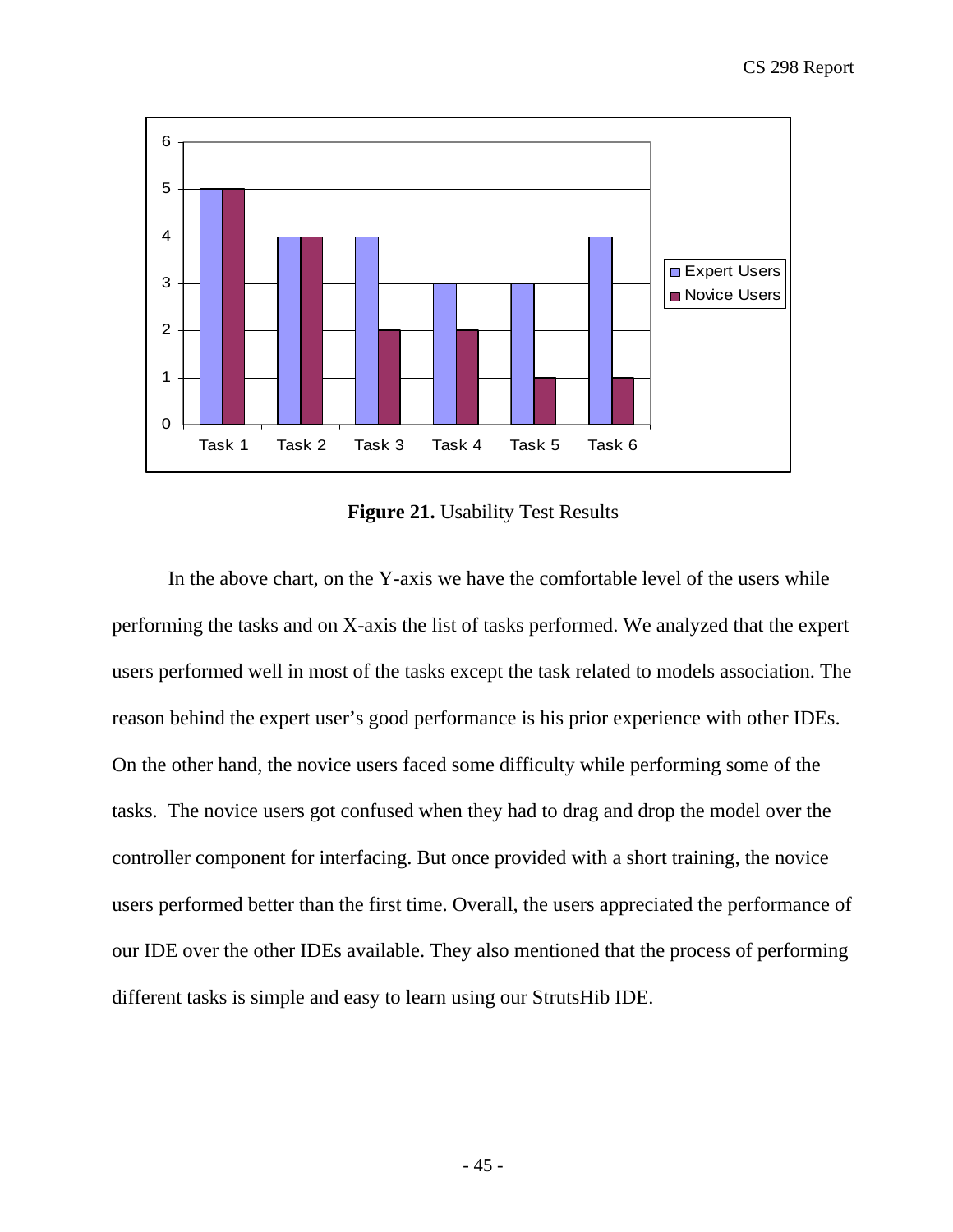## <span id="page-45-0"></span>**7. Conclusion**

The goal of implementing a web-based application using Struts framework is achieved in this project. StrutsHib web-based application is user-friendly and it has features which help the user in the rapid development of their projects. It also takes the advantage of various new technologies such as: Ajax, Hibernate and jQuery.

This report focuses on the feature explanation, implementation details and IDE design decisions. It also discusses the advantage of a web-based IDE over a desktop-based IDE. In the end, the performance and usability test results clearly bring StrutsHib IDE into lime light. The users reported that the StrutsHib IDE is better than the traditional IDEs. However, at first the untrained users faced some difficulty using our IDE, but after a short training session and help section they performed well in the assigned tasks. The performance of our StrutsHib web-based IDE during the load process is much better than the desktop-based IDE. For all other operations, the performance of it is comparable to the desktop-based IDEs.

Currently, StrutsHib IDE is developed only to support Struts framework based applications. In the future, it can be extended to support other Java frameworks based on MVC architecture. StrutsHib IDE can also be enhanced to support team collaborations through integration with a source control system.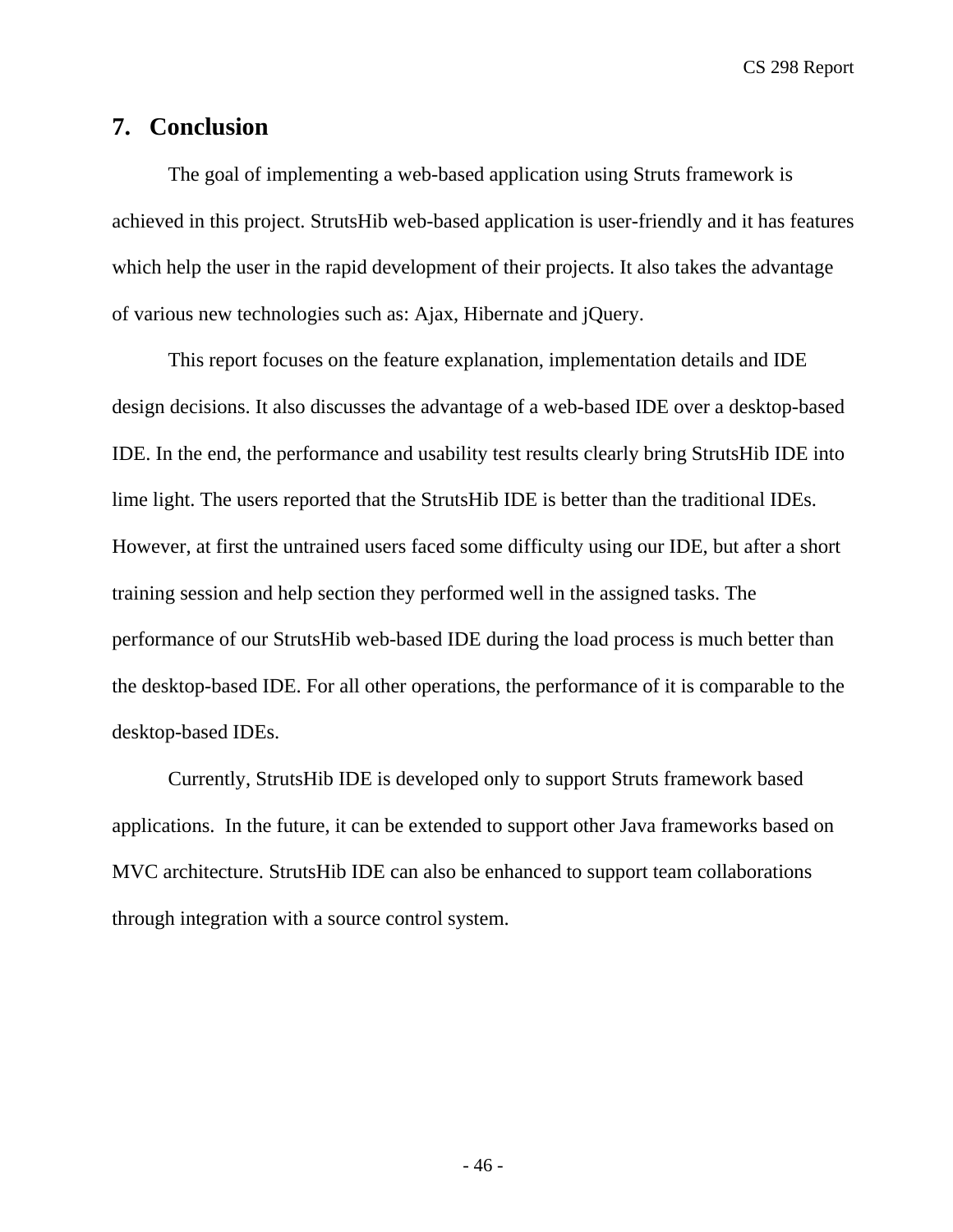## <span id="page-46-0"></span>**8. References**

- 1. [Dionysios G. Synodinos] Web-based IDEs to become mainstream. Retrieved from - <http://www.infoq.com/news/2009/02/web-based-ide>
- 2. [Heroku] Heroku Documentation. Retrieved from <http://docs.heroku.com/>
- 3. [Jingwen Ou] Aurorasdk. Retrieved from <http://code.google.com/p/aurorasdk/>
- 4. [Jacob T. Biehl] FASTDash: A Visual Dashboard for Fostering Awareness in Software Teams. Retrieved from -

<http://research.microsoft.com/pubs/64290/chi2007-fastdash.pdf>

- 5. [CO, Richelle Charmaine G.; OBALDO, Marc Anthony M.; ONG, Audrey Elaine G.] An Architecture for a Web-Based IDE. Retrieved from [http://netcentric.dlsu.edu.ph/CtrlSpace/DOC/MAIN/Main\\_Document.pdf](http://netcentric.dlsu.edu.ph/CtrlSpace/DOC/MAIN/Main_Document.pdf)
- 6. Struts. Retrieved from <http://www.ibm.com/developerworks/library/j-struts/>
- 7. JQuery. Retrieved from <http://jquery.com/>
- 8. Struts Tags. Retrieved from -<http://struts.apache.org/2.0.14/docs/tag-reference.html>
- 9. Walterzorn. Retrieved from [http://www.walterzorn/jsgraphics/jsgraphics\\_e.htm](http://www.walterzorn/jsgraphics/jsgraphics_e.htm)
- 10. Mozilla Skywriter or Bespin. Retrieved from <http://mozillalabs.com/skywriter/>
- 11. Hibernate. Retrieved from <http://www.hibernate.org/>
- 12. Hibernate Tutorial. Retrieved from <http://www.hibernatetutorial.com/index.html>
- 13. CKEditor. Retrieved from -<http://ckeditor.com/>
- 14. Development-as-a-service: Cloud9ide. Retrieved from -<http://cloud9ide.com/>